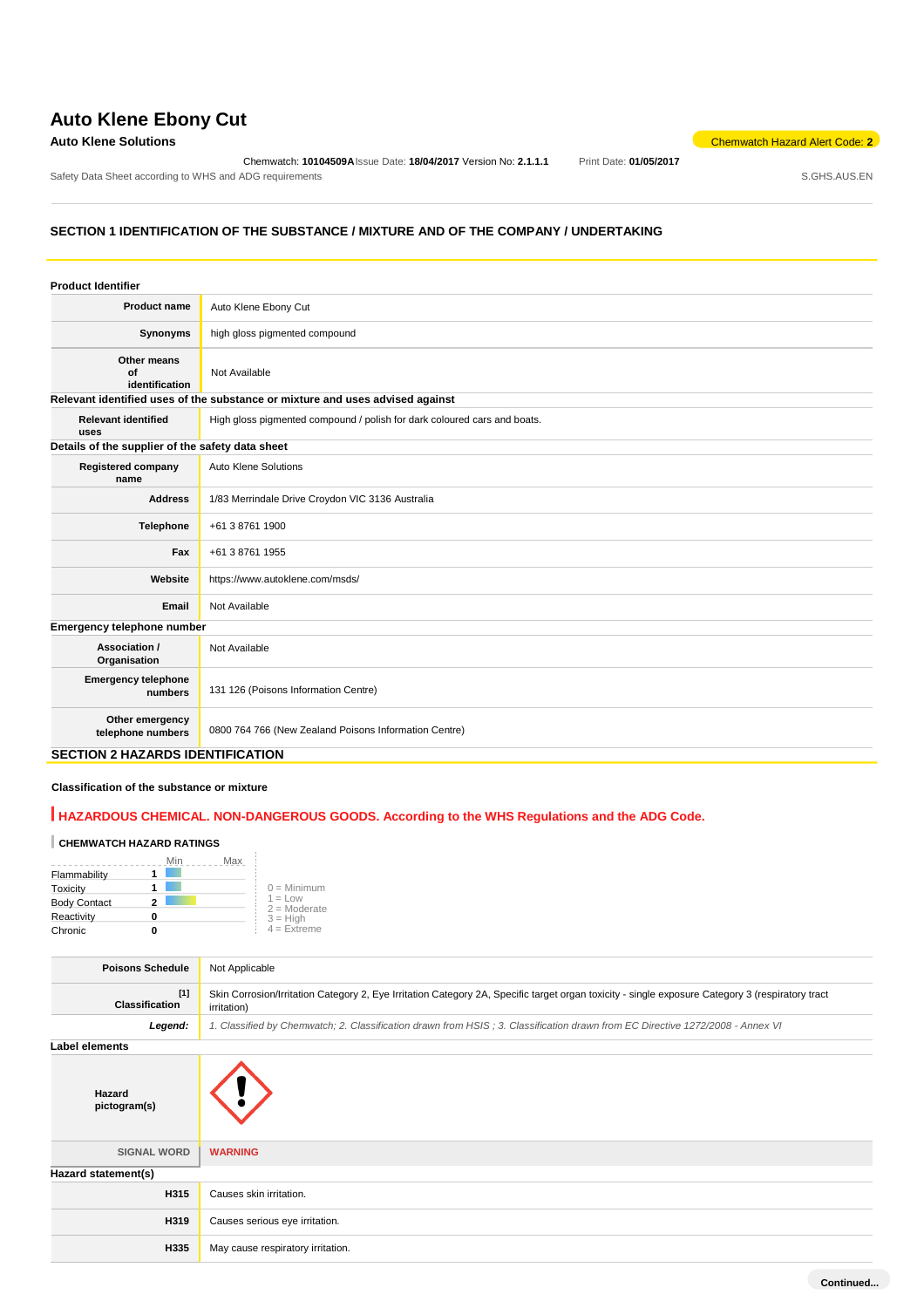#### **Precautionary statement(s) Prevention**

| P271                                      | Use only outdoors or in a well-ventilated area.                                                                                  |
|-------------------------------------------|----------------------------------------------------------------------------------------------------------------------------------|
| P261                                      | Avoid breathing mist/vapours/spray.                                                                                              |
| P280                                      | Wear protective gloves/protective clothing/eye protection/face protection.                                                       |
| Precautionary statement(s) Response       |                                                                                                                                  |
| P362                                      | Take off contaminated clothing and wash before reuse.                                                                            |
| P305+P351+P338                            | IF IN EYES: Rinse cautiously with water for several minutes. Remove contact lenses, if present and easy to do. Continue rinsing. |
| P312                                      | Call a POISON CENTER or doctor/physician if you feel unwell.                                                                     |
| P337+P313                                 | If eye irritation persists: Get medical advice/attention.                                                                        |
| P302+P352                                 | IF ON SKIN: Wash with plenty of soap and water.                                                                                  |
| P304+P340                                 | IF INHALED: Remove victim to fresh air and keep at rest in a position comfortable for breathing.                                 |
| P332+P313                                 | If skin irritation occurs: Get medical advice/attention.                                                                         |
| <b>Precautionary statement(s) Storage</b> |                                                                                                                                  |
| P405                                      | Store locked up.                                                                                                                 |
| P403+P233                                 | Store in a well-ventilated place. Keep container tightly closed.                                                                 |
| Precautionary statement(s) Disposal       |                                                                                                                                  |
| P501                                      | Dispose of contents/container in accordance with local regulations.                                                              |
|                                           | <b>SECTION 3 COMPOSITION / INFORMATION ON INGREDIENTS</b>                                                                        |

#### **Substances**

See section below for composition of Mixtures

### **Mixtures**

| <br><b>CAS No</b>                   | %[weight] | Name                                        |
|-------------------------------------|-----------|---------------------------------------------|
| 1344-28-1.                          | $<$ 20    | aluminium oxide                             |
| 8042-47-5                           | $<$ 10    | white mineral oil (petroleum)               |
| 56-81-5                             | < 10      | glycerol                                    |
| 64742-47-8                          | $<$ 5     | distillates, petroleum, light, hydrotreated |
| 8001-79-4                           | $<$ 1     | castor oil                                  |
| 102-71-6                            | < 1       | triethanolamine                             |
| 7732-18-5                           | >50       | water                                       |
| <b>SECTION 4 FIRST AID MEASURES</b> |           |                                             |

## **Description of first aid measures**

| <b>Eye Contact</b>  | If this product comes in contact with the eyes:<br>. Wash out immediately with fresh running water.<br>Fisure complete irrigation of the eye by keeping eyelids apart and away from eye and moving the eyelids by occasionally lifting the upper and<br>lower lids. • Seek medical attention without delay; if pain persists or recurs seek medical attention.<br>▶ Removal of contact lenses after an eye injury should only be undertaken by skilled personnel.                                          |
|---------------------|------------------------------------------------------------------------------------------------------------------------------------------------------------------------------------------------------------------------------------------------------------------------------------------------------------------------------------------------------------------------------------------------------------------------------------------------------------------------------------------------------------|
| <b>Skin Contact</b> | If skin contact occurs:<br>Immediately remove all contaminated clothing, including footwear.<br>Flush skin and hair with running water (and soap if available).<br>▶ Seek medical attention in event of irritation.                                                                                                                                                                                                                                                                                        |
| Inhalation          | If fumes or combustion products are inhaled remove from contaminated<br>area. Lay patient down. Keep warm and rested.<br>▶ Prostheses such as false teeth, which may block airway, should be removed, where possible, prior to initiating first aid procedures.<br>Apply artificial respiration if not breathing, preferably with a demand valve resuscitator, bag-valve mask device, or pocket mask as trained.<br>Perform CPR if necessary.<br>Transport to hospital, or doctor, without delay.          |
| Ingestion           | $\bullet$ If swallowed do <b>NOT</b> induce vomiting.<br>If vomiting occurs, lean patient forward or place on left side (head-down position, if possible) to maintain open airway and prevent aspiration.<br>• Observe the patient carefully.<br>Never give liquid to a person showing signs of being sleepy or with reduced awareness; i.e. becoming<br>unconscious. • Give water to rinse out mouth, then provide liquid slowly and as much as casualty can<br>comfortably drink. • Seek medical advice. |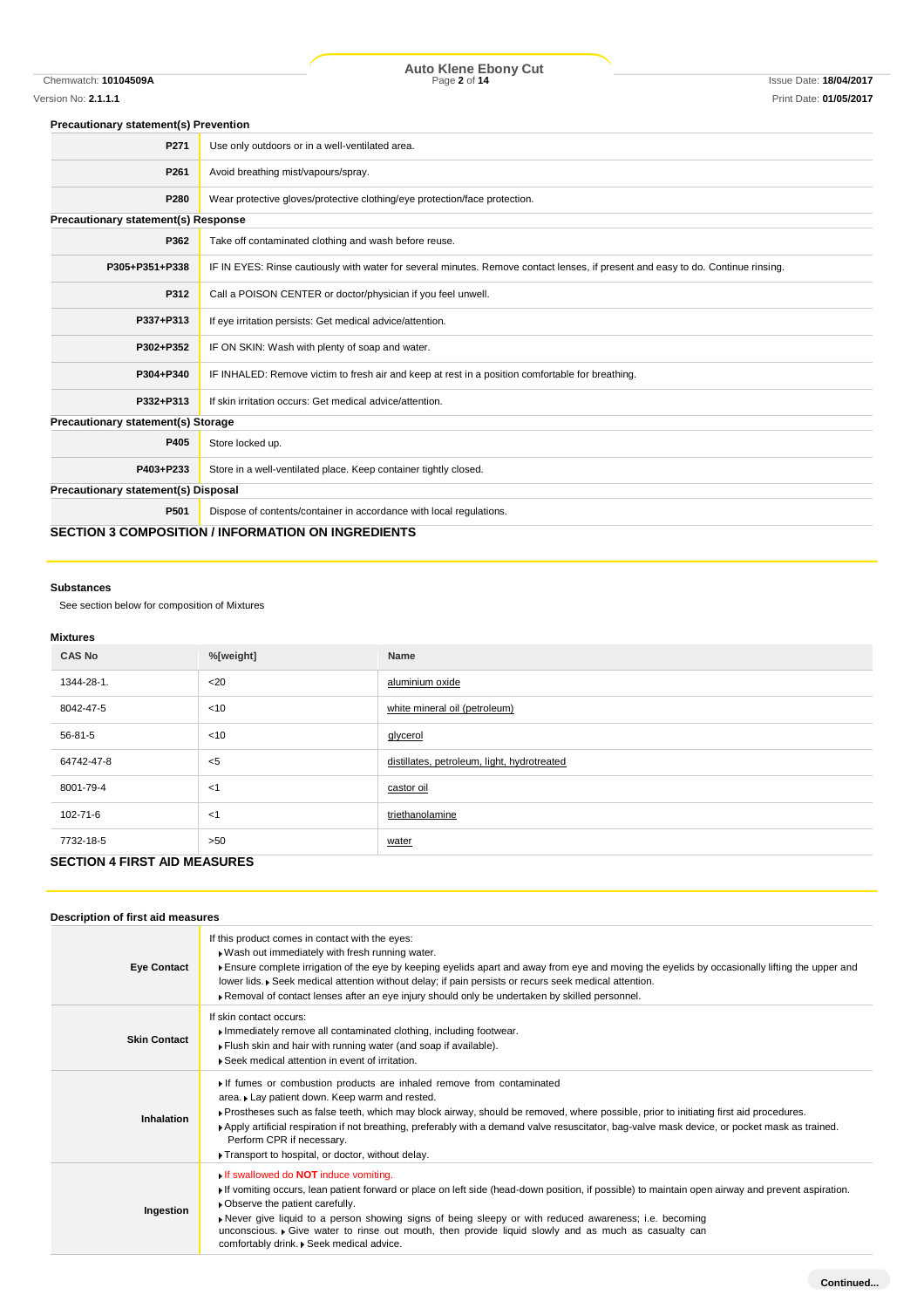Chemwatch: **10104509A** Page **3** of **14** Issue Date: **18/04/2017 Auto Klene Ebony Cut**

Version No: **2.1.1.1** Print Date: **01/05/2017**

**Indication of any immediate medical attention and special treatment needed**

Treat symptomatically.

## **SECTION 5 FIREFIGHTING MEASURES**

#### **Extinguishing media**

The product contains a substantial proportion of water, therefore there are no restrictions on the type of extinguishing media which may be used. Choice of extinguishing media should take into account surrounding areas.

Though the material is non-combustible, evaporation of water from the mixture, caused by the heat of nearby fire, may produce floating layers of combustible substances. In such an event consider:  $\mathbf r$  foam.  $\mathbf r$  dry chemical powder.  $\mathbf r$  carbon dioxide.

#### **Special hazards arising from the substrate or mixture**

| <b>Fire Incompatibility</b>    | None known.                                                                                                                                                                                                                                                                                                                                                                                                                                                                               |
|--------------------------------|-------------------------------------------------------------------------------------------------------------------------------------------------------------------------------------------------------------------------------------------------------------------------------------------------------------------------------------------------------------------------------------------------------------------------------------------------------------------------------------------|
| <b>Advice for firefighters</b> |                                                                                                                                                                                                                                                                                                                                                                                                                                                                                           |
| <b>Fire Fighting</b>           | Alert Fire Brigade and tell them location and nature of hazard.<br>. Wear breathing apparatus plus protective gloves.<br>▶ Prevent, by any means available, spillage from entering drains or water courses.<br>• Use water delivered as a fine spray to control fire and cool adjacent area.<br>▶ DO NOT approach containers suspected to be hot.<br>► Cool fire exposed containers with water spray from a protected location.<br>If safe to do so, remove containers from path of fire. |
| <b>Fire/Explosion</b>          | Combustible.<br>▶ Slight fire hazard when exposed to heat or flame.<br>Heating may cause expansion or decomposition leading to violent rupture of<br>containers. • On combustion, may emit toxic fumes of carbon monoxide (CO).<br>May emit acrid smoke.<br>Mists containing combustible materials may be explosive.<br>Combustion products include:<br>carbon dioxide (CO2)                                                                                                              |
| Hazard                         | acrolein<br>other pyrolysis products typical of burning organic material.<br>When aluminium oxide dust is dispersed in air, firefighters should wear protection against inhalation of dust particles, which can also contain<br>hazardous substances from the fire absorbed on the alumina particles.<br>May emit poisonous fumes.<br>May emit corrosive fumes.                                                                                                                           |
| <b>HAZCHEM</b>                 | Not Applicable                                                                                                                                                                                                                                                                                                                                                                                                                                                                            |

## **SECTION 6 ACCIDENTAL RELEASE MEASURES**

#### **Personal precautions, protective equipment and emergency procedures** See section 8

#### **Environmental precautions**

See section 12

#### **Methods and material for containment and cleaning up**

| <b>Minor Spills</b> | Remove all ignition sources.<br>Clean up all spills immediately.<br>Avoid breathing vapours and contact with skin and eyes.<br>• Control personal contact with the substance, by using protective equipment. •<br>Contain and absorb spill with sand, earth, inert material or vermiculite.<br>$\triangleright$ Wipe up.<br>• Place in a suitable, labelled container for waste disposal. |
|---------------------|-------------------------------------------------------------------------------------------------------------------------------------------------------------------------------------------------------------------------------------------------------------------------------------------------------------------------------------------------------------------------------------------|
| <b>Major Spills</b> | Moderate hazard.<br>Clear area of personnel and move upwind.<br>Alert Fire Brigade and tell them location and nature of hazard.<br>• Wear breathing apparatus plus protective gloves.<br>▶ Prevent, by any means available, spillage from entering drains or water<br>course. ▶ No smoking, naked lights or ignition sources.<br>Increase ventilation.                                    |
|                     | Personal Protective Equipment advice is contained in Section 8 of the SDS.                                                                                                                                                                                                                                                                                                                |

#### **SECTION 7 HANDLING AND STORAGE**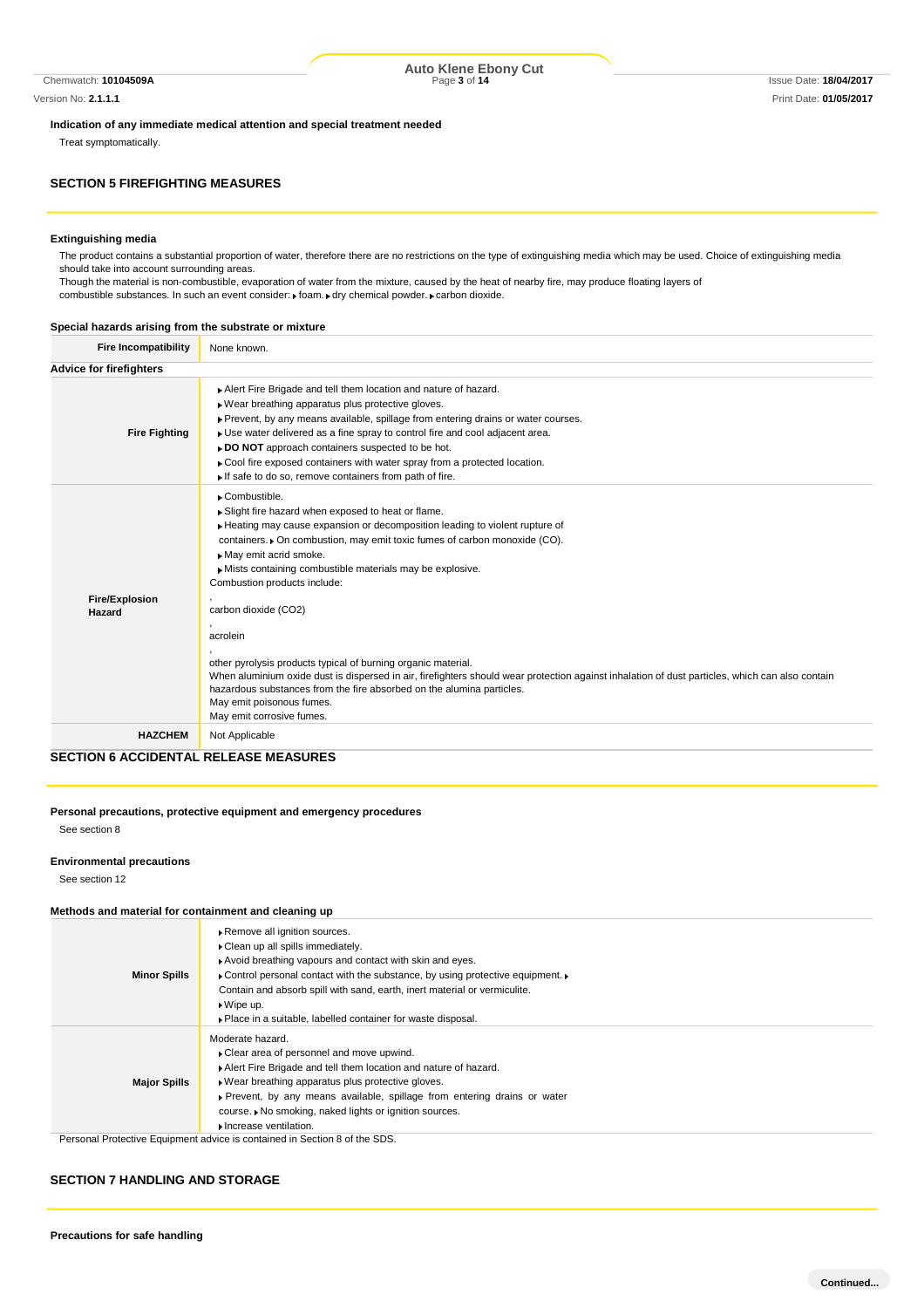Version No: **2.1.1.1** Print Date: **01/05/2017**

| Safe handling            | . DO NOT allow clothing wet with material to stay in contact with skin<br>Avoid all personal contact, including inhalation.<br>. Wear protective clothing when risk of exposure occurs.<br>▶ Use in a well-ventilated area.<br>Prevent concentration in hollows and sumps.<br>DO NOT enter confined spaces until atmosphere has been checked.<br><b>DO NOT</b> allow material to contact humans, exposed food or food utensils.<br>Avoid contact with incompatible materials. |
|--------------------------|-------------------------------------------------------------------------------------------------------------------------------------------------------------------------------------------------------------------------------------------------------------------------------------------------------------------------------------------------------------------------------------------------------------------------------------------------------------------------------|
| <b>Other information</b> | Store in original containers.<br>Keep containers securely sealed.<br>No smoking, naked lights or ignition sources.<br>Store in a cool, dry, well-ventilated area.<br>Store away from incompatible materials and foodstuff containers.<br>▶ Protect containers against physical damage and check regularly for leaks.                                                                                                                                                          |
|                          | Observe manufacturer's storage and handling recommendations contained within this SDS.                                                                                                                                                                                                                                                                                                                                                                                        |
|                          | Conditions for safe storage, including any incompatibilities                                                                                                                                                                                                                                                                                                                                                                                                                  |
|                          | ▶ Metal can or drum                                                                                                                                                                                                                                                                                                                                                                                                                                                           |
|                          |                                                                                                                                                                                                                                                                                                                                                                                                                                                                               |

| Suitable container                                       | ▶ Metal can or drum<br>▶ Packaging as recommended by manufacturer.<br>Check all containers are clearly labelled and free from leaks. |  |  |
|----------------------------------------------------------|--------------------------------------------------------------------------------------------------------------------------------------|--|--|
| Storage<br>incompatibility                               | None known                                                                                                                           |  |  |
| <b>SECTION 8 EXPOSURE CONTROLS / PERSONAL PROTECTION</b> |                                                                                                                                      |  |  |

## **Control parameters**

I

## **OCCUPATIONAL EXPOSURE LIMITS (OEL)**

## **INGREDIENT DATA**

| Source                                 | Ingredient                                  | <b>Material name</b>      | <b>TWA</b>         | <b>STEL</b>   | Peak          | <b>Notes</b>  |
|----------------------------------------|---------------------------------------------|---------------------------|--------------------|---------------|---------------|---------------|
| Australia Exposure<br><b>Standards</b> | aluminium oxide                             | Aluminium oxide           | $10 \text{ mg/m}$  | Not Available | Not Available | Not Available |
| Australia Exposure<br><b>Standards</b> | white mineral oil (petroleum)               | White spirits             | 790 mg/m3          | Not Available | Not Available | Not Available |
| Australia Exposure<br><b>Standards</b> | glycerol                                    | Glycerin mist             | $10 \text{ mg/m}$  | Not Available | Not Available | Not Available |
| Australia Exposure<br><b>Standards</b> | distillates, petroleum, light, hydrotreated | Oil mist, refined mineral | $5 \text{ mg/m}$   | Not Available | Not Available | Not Available |
| Australia Exposure<br>Standards        | triethanolamine                             | Triethanolamine           | $5 \text{ mg/m}$ 3 | Not Available | Not Available | Sen           |

## **EMERGENCY LIMITS**

| Ingredient                                     | <b>Material name</b>                                                      |               | TEEL-1               | TEEL-2            | TEEL-3      |  |
|------------------------------------------------|---------------------------------------------------------------------------|---------------|----------------------|-------------------|-------------|--|
| aluminium oxide                                | Aluminum oxide; (Alumina)                                                 |               | $5.7 \text{ mg/m}$ 3 | $15 \text{ mg/m}$ | 25 mg/m3    |  |
| white mineral oil (petroleum)                  | Stoddard solvent; (Mineral spirits, 85% nonane and 15% trimethyl benzene) |               | $300$ mg/m $3$       | 1,800 mg/m3       | 29500 mg/m3 |  |
| glycerol                                       | Glycerine (mist); (Glycerol; Glycerin)                                    |               | 45 mg/m3             | 860 mg/m3         | 2,500 mg/m3 |  |
| triethanolamine                                | Triethanolamine; (Trihydroxytriethylamine)                                |               | $15 \text{ mg/m}$    | 240 mg/m3         | 1,500 mg/m3 |  |
| Ingredient                                     | <b>Original IDLH</b><br><b>Revised IDLH</b>                               |               |                      |                   |             |  |
| aluminium oxide                                | Not Available<br>Not Available                                            |               |                      |                   |             |  |
| white mineral oil (petroleum)                  | 29,500 mg/m3<br>20,000 mg/m3                                              |               |                      |                   |             |  |
| glycerol                                       | Not Available<br>Not Available                                            |               |                      |                   |             |  |
| distillates, petroleum, light,<br>hydrotreated | Not Available                                                             | Not Available |                      |                   |             |  |
| castor oil                                     | Not Available                                                             | Not Available |                      |                   |             |  |
| triethanolamine                                | Not Available<br>Not Available                                            |               |                      |                   |             |  |
| water                                          | Not Available                                                             | Not Available |                      |                   |             |  |

**Exposure controls**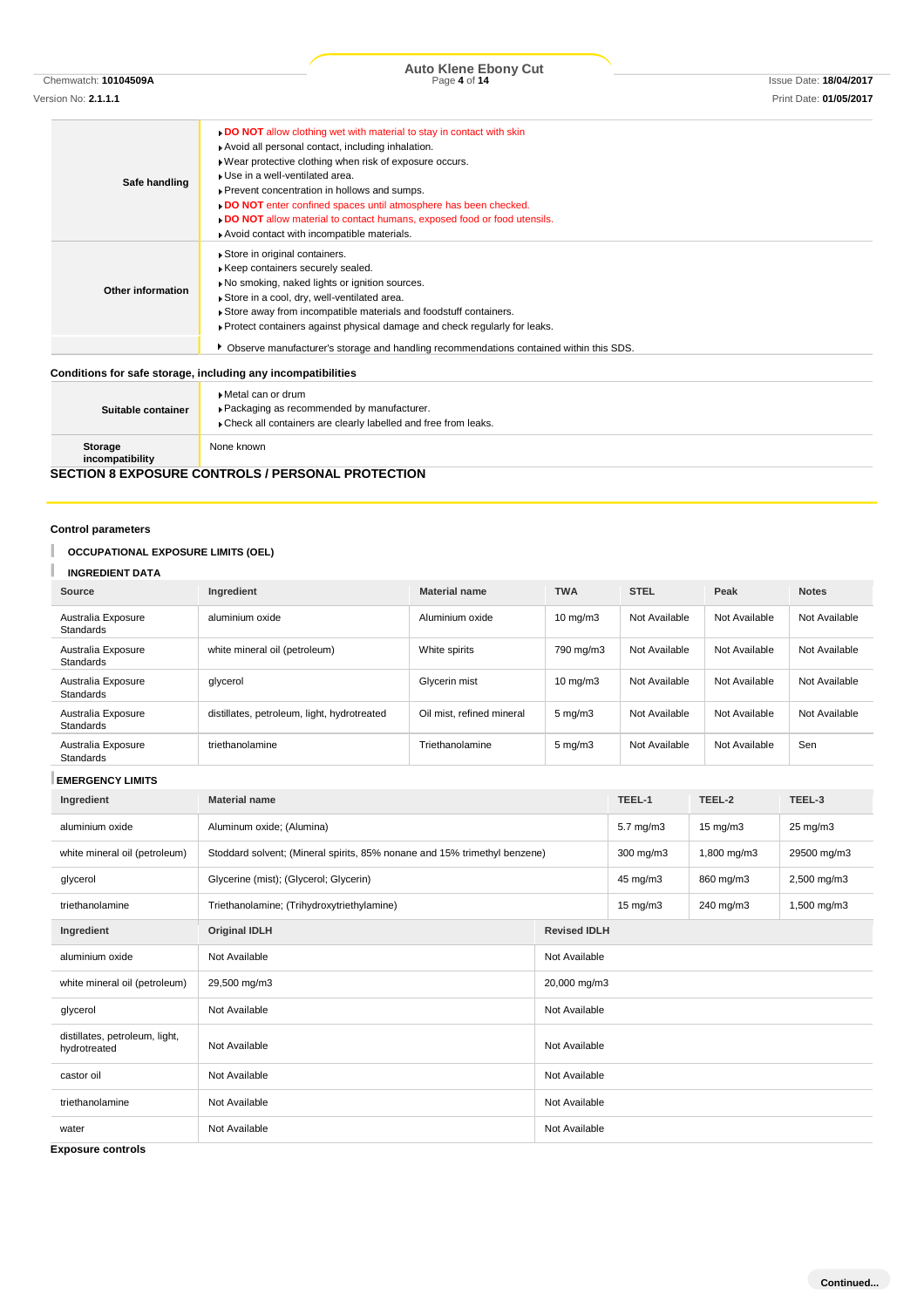Chemwatch: **10104509A** Page **5** of **14** Issue Date: **18/04/2017 Auto Klene Ebony Cut**

Version No: **2.1.1.1** Print Date: **01/05/2017**

| Appropriate engineering<br>controls        | Engineering controls are used to remove a hazard or place a barrier between the worker and the hazard. Well-designed engineering controls<br>can be highly effective in protecting workers and will typically be independent of worker interactions to provide this high level of protection. The<br>basic types of engineering controls are:<br>Process controls which involve changing the way a job activity or process is done to reduce the risk.<br>Enclosure and/or isolation of emission source which keeps a selected hazard "physically" away from the worker and ventilation that strategically<br>"adds" and "removes" air in the work environment. Ventilation can remove or dilute an air contaminant if designed properly. The design of a<br>ventilation system must match the particular process and chemical or contaminant in use.<br>Employers may need to use multiple types of controls to prevent employee overexposure. |
|--------------------------------------------|-------------------------------------------------------------------------------------------------------------------------------------------------------------------------------------------------------------------------------------------------------------------------------------------------------------------------------------------------------------------------------------------------------------------------------------------------------------------------------------------------------------------------------------------------------------------------------------------------------------------------------------------------------------------------------------------------------------------------------------------------------------------------------------------------------------------------------------------------------------------------------------------------------------------------------------------------|
| Personal<br>protection                     |                                                                                                                                                                                                                                                                                                                                                                                                                                                                                                                                                                                                                                                                                                                                                                                                                                                                                                                                                 |
| Eye and face<br>protection                 | Safety glasses with side shields.<br>Chemical goggles.<br>► Contact lenses may pose a special hazard; soft contact lenses may absorb and concentrate irritants. A written policy document, describing the<br>wearing of lenses or restrictions on use, should be created for each workplace or task. This should include a review of lens absorption and<br>adsorption for the class of chemicals in use and an account of injury experience. Medical and first-aid personnel should be trained in their<br>removal and suitable equipment should be readily available. In the event of chemical exposure, begin eye irrigation immediately and remove<br>contact lens as soon as practicable.                                                                                                                                                                                                                                                  |
| <b>Skin protection</b>                     | See Hand protection below                                                                                                                                                                                                                                                                                                                                                                                                                                                                                                                                                                                                                                                                                                                                                                                                                                                                                                                       |
| Hands/feet<br>protection                   | Wear chemical protective gloves, e.g. PVC.<br>▶ Wear safety footwear or safety gumboots, e.g. Rubber<br>The selection of suitable gloves does not only depend on the material, but also on further marks of quality which vary from manufacturer to<br>manufacturer. Where the chemical is a preparation of several substances, the resistance of the glove material can not be calculated in advance<br>and has therefore to be checked prior to the application.<br>The exact break through time for substances has to be obtained from the manufacturer of the protective gloves and has to be observed when<br>making a final choice.<br>Personal hygiene is a key element of effective hand care. Gloves must only be worn on clean hands. After using gloves, hands should be washed<br>and dried thoroughly. Application of a non-perfumed moisturizer is recommended.                                                                   |
| <b>Body protection</b>                     | See Other protection below                                                                                                                                                                                                                                                                                                                                                                                                                                                                                                                                                                                                                                                                                                                                                                                                                                                                                                                      |
| Other protection<br><b>Thermal hazards</b> | Overalls.<br>P.V.C. apron.<br>Barrier cream.<br>▶ Skin cleansing cream.<br>▶ Eye wash unit.<br>Not Available                                                                                                                                                                                                                                                                                                                                                                                                                                                                                                                                                                                                                                                                                                                                                                                                                                    |
|                                            |                                                                                                                                                                                                                                                                                                                                                                                                                                                                                                                                                                                                                                                                                                                                                                                                                                                                                                                                                 |

#### **Recommended material(s)**

#### **GLOVE SELECTION INDEX**

Glove selection is based on a modified presentation of the:

*"***Forsberg Clothing Performance Index".**

The effect(s) of the following substance(s) are taken into account in the *computergenerated* selection:

#### Auto Klene Ebony Cut

| <b>Material</b>       | <b>CPI</b> |
|-----------------------|------------|
| <b>BUTYL</b>          | C          |
| <b>NATURAL RUBBER</b> | C          |
| NATURAL+NEOPRENE      | C          |
| <b>NEOPRENE</b>       | C          |
| NEOPRENE/NATURAL      | C          |
| <b>NITRILE</b>        | C          |
| <b>PVA</b>            | C          |
| <b>PVC</b>            | C          |
| <b>VITON</b>          | C          |
| ##castor              | oil        |

\* CPI - Chemwatch Performance Index

A: Best Selection

B: Satisfactory; may degrade after 4 hours continuous immersion

C: Poor to Dangerous Choice for other than short term immersion

**NOTE**: As a series of factors will influence the actual performance of the glove, a final selection must be based on detailed observation. -

\* Where the glove is to be used on a short term, casual or infrequent basis, factors such as"feel" or convenience (e.g. disposability), may dictate a choice of gloves which might otherwise be unsuitable following long-term or frequent use. A qualified practitioner should be consulted.

#### **SECTION 9 PHYSICAL AND CHEMICAL PROPERTIES Respiratory protection**

Type AK-P Filter of sufficient capacity. (AS/NZS 1716 & 1715, EN 143:2000 & 149:2001, ANSI Z88 or national equivalent)

Where the concentration of gas/particulates in the breathing zone, approaches or exceeds the "Exposure Standard" (or ES), respiratory protection is required. Degree of protection varies with both face-piece and Class of filter; the nature of protection varies with Type of filter.

| <b>Required Minimum</b><br><b>Protection Factor</b> | <b>Half-Face</b><br>Respirator | <b>Full-Face</b><br>Respirator        | <b>Powered Air</b><br>Respirator        |
|-----------------------------------------------------|--------------------------------|---------------------------------------|-----------------------------------------|
| up to $10 \times ES$                                | AK-AUS P2                      |                                       | AK-PAPR-AUS /<br>Class 1 P <sub>2</sub> |
| up to $50 \times ES$                                |                                | AK-AUS /<br>Class<br>1 P <sub>2</sub> |                                         |
| up to $100 \times ES$                               | ۰                              | AK-2 P2                               | AK-PAPR-2 P2 ^                          |
| ^ - Full-face                                       |                                |                                       |                                         |

 $A(AII$  classes) = Organic vapours, B AUS or B1 = Acid gasses, B2 = Acid gas or hydrogen cyanide(HCN), B3 = Acid gas or hydrogen cyanide(HCN), E = Sulfur  $dioxide(SO2)$ ,  $G =$ 

Agricultural chemicals,  $K =$  Ammonia(NH3), Hg = Mercury, NO = Oxides of nitrogen,  $MB =$  Methyl bromide,  $AX =$  Low boiling point organic compounds(below 65 degC)

Cartridge respirators should never be used for emergency ingress or in areas of unknown vapour concentrations or oxygen content. The wearer must be warned to leave the contaminated area immediately on detecting any odours through the respirator. The odour may indicate that the mask is not functioning properly, that the vapour concentration is too high, or that the mask is not properly fitted. Because of these limitations, only restricted use of cartridge respirators is considered appropriate.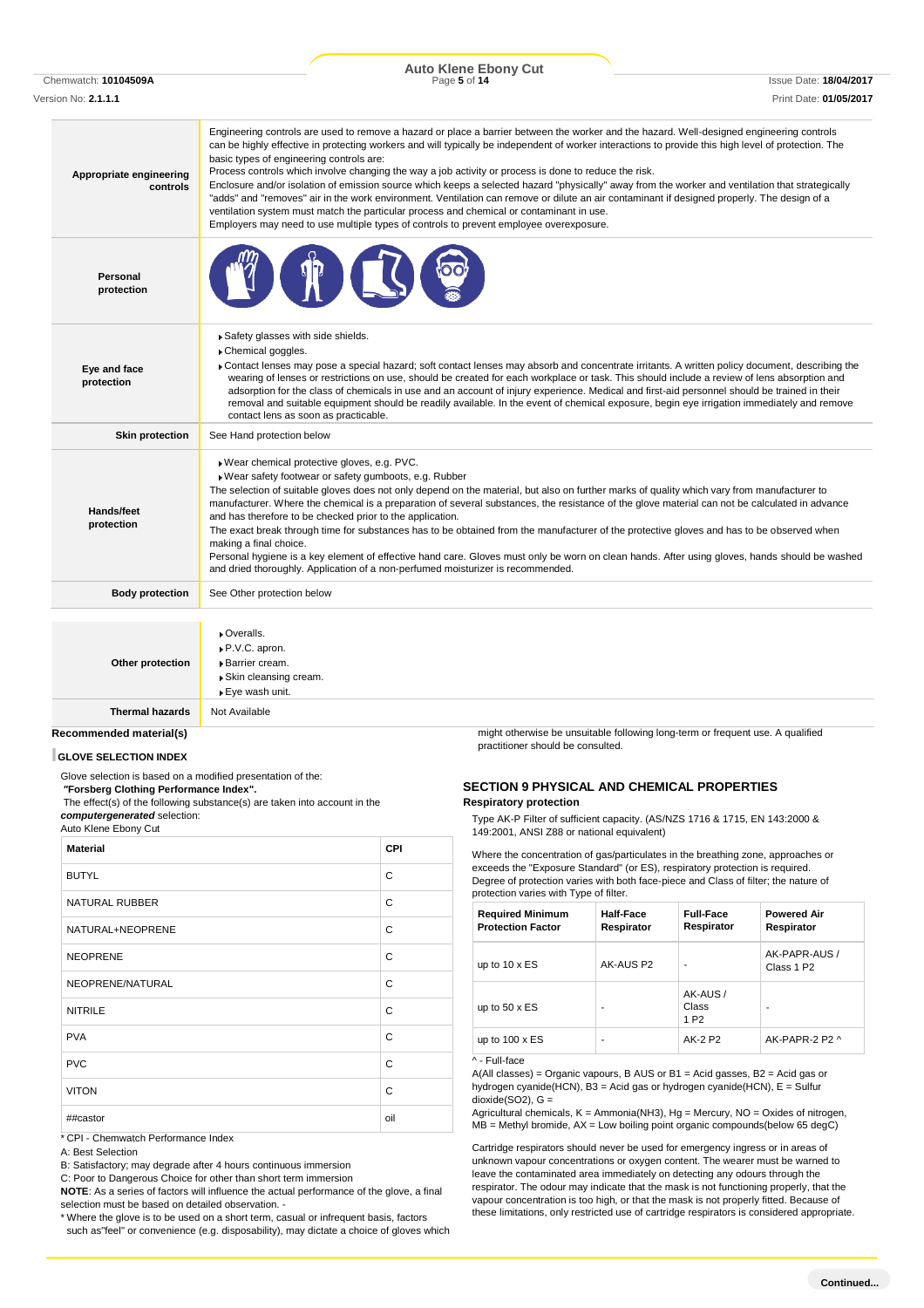Chemwatch: **10104509A** Page **6** of **14** Issue Date: **18/04/2017 Auto Klene Ebony Cut**

### **Information on basic physical and chemical properties**

| <b>Physical state</b><br>Relative density (Water =<br>$0.95 - 1.0$<br>liquid<br>1)<br>Partition coefficient n-<br>Not Available<br>Odour<br>Not Available<br>octanol / water<br>Auto-ignition<br>temperature<br>Not Available<br>Not Available<br><b>Odour threshold</b><br>$(^{\circ}C)$<br>Decomposition<br>pH (as supplied)<br>$8-9$<br>Not Available<br>temperature<br><b>Melting</b><br>point<br>$\prime$<br>freezing<br>$\pmb{0}$<br><b>Viscosity (cSt)</b><br>Not Available<br>point (°C)<br>Initial boiling point and<br>Molecular weight<br>Not Applicable<br>Not Available<br>boiling range (°C)<br>(g/mol)<br>Flash point (°C)<br>Not Available<br>>95<br><b>Taste</b><br><b>Evaporation rate</b><br>Not Available<br><b>Explosive</b><br>Not Available<br>properties<br><b>Flammability</b><br>Not Applicable<br>Oxidising<br>Not Available<br>properties<br><b>Surface Tension (dyn/cm</b><br><b>Upper Explosive Limit</b><br>Not Available<br>Not Available<br>or mN/m)<br>(%)<br><b>Lower Explosive Limit</b><br><b>Volatile Component (%vol)</b><br>Not Available<br>Not Available<br>(%)<br>Vapour pressure<br>Not Available<br>Gas group<br>Not Available<br>(kPa)<br>Solubility in water<br>Miscible<br>pH as a solution<br>Not Available<br>(g/L)<br>(1%)<br>VOC g/L<br>Vapour density (Air =<br>Not Available<br>Not Available | Appearance | Dar grey coloured, creamy thick liquid with a little odour; mixes with water. Viscosity: 6500-7500 cps (20degC) |  |  |
|-----------------------------------------------------------------------------------------------------------------------------------------------------------------------------------------------------------------------------------------------------------------------------------------------------------------------------------------------------------------------------------------------------------------------------------------------------------------------------------------------------------------------------------------------------------------------------------------------------------------------------------------------------------------------------------------------------------------------------------------------------------------------------------------------------------------------------------------------------------------------------------------------------------------------------------------------------------------------------------------------------------------------------------------------------------------------------------------------------------------------------------------------------------------------------------------------------------------------------------------------------------------------------------------------------------------------------------------------------|------------|-----------------------------------------------------------------------------------------------------------------|--|--|
|                                                                                                                                                                                                                                                                                                                                                                                                                                                                                                                                                                                                                                                                                                                                                                                                                                                                                                                                                                                                                                                                                                                                                                                                                                                                                                                                                     |            |                                                                                                                 |  |  |
|                                                                                                                                                                                                                                                                                                                                                                                                                                                                                                                                                                                                                                                                                                                                                                                                                                                                                                                                                                                                                                                                                                                                                                                                                                                                                                                                                     |            |                                                                                                                 |  |  |
|                                                                                                                                                                                                                                                                                                                                                                                                                                                                                                                                                                                                                                                                                                                                                                                                                                                                                                                                                                                                                                                                                                                                                                                                                                                                                                                                                     |            |                                                                                                                 |  |  |
|                                                                                                                                                                                                                                                                                                                                                                                                                                                                                                                                                                                                                                                                                                                                                                                                                                                                                                                                                                                                                                                                                                                                                                                                                                                                                                                                                     |            |                                                                                                                 |  |  |
|                                                                                                                                                                                                                                                                                                                                                                                                                                                                                                                                                                                                                                                                                                                                                                                                                                                                                                                                                                                                                                                                                                                                                                                                                                                                                                                                                     |            |                                                                                                                 |  |  |
|                                                                                                                                                                                                                                                                                                                                                                                                                                                                                                                                                                                                                                                                                                                                                                                                                                                                                                                                                                                                                                                                                                                                                                                                                                                                                                                                                     |            |                                                                                                                 |  |  |
|                                                                                                                                                                                                                                                                                                                                                                                                                                                                                                                                                                                                                                                                                                                                                                                                                                                                                                                                                                                                                                                                                                                                                                                                                                                                                                                                                     |            |                                                                                                                 |  |  |
|                                                                                                                                                                                                                                                                                                                                                                                                                                                                                                                                                                                                                                                                                                                                                                                                                                                                                                                                                                                                                                                                                                                                                                                                                                                                                                                                                     |            |                                                                                                                 |  |  |
|                                                                                                                                                                                                                                                                                                                                                                                                                                                                                                                                                                                                                                                                                                                                                                                                                                                                                                                                                                                                                                                                                                                                                                                                                                                                                                                                                     |            |                                                                                                                 |  |  |
|                                                                                                                                                                                                                                                                                                                                                                                                                                                                                                                                                                                                                                                                                                                                                                                                                                                                                                                                                                                                                                                                                                                                                                                                                                                                                                                                                     |            |                                                                                                                 |  |  |
|                                                                                                                                                                                                                                                                                                                                                                                                                                                                                                                                                                                                                                                                                                                                                                                                                                                                                                                                                                                                                                                                                                                                                                                                                                                                                                                                                     |            |                                                                                                                 |  |  |
|                                                                                                                                                                                                                                                                                                                                                                                                                                                                                                                                                                                                                                                                                                                                                                                                                                                                                                                                                                                                                                                                                                                                                                                                                                                                                                                                                     |            |                                                                                                                 |  |  |
|                                                                                                                                                                                                                                                                                                                                                                                                                                                                                                                                                                                                                                                                                                                                                                                                                                                                                                                                                                                                                                                                                                                                                                                                                                                                                                                                                     |            |                                                                                                                 |  |  |
| 1)<br><b>CECTION 10 CTABILITY AND DEACTIVITY</b>                                                                                                                                                                                                                                                                                                                                                                                                                                                                                                                                                                                                                                                                                                                                                                                                                                                                                                                                                                                                                                                                                                                                                                                                                                                                                                    |            |                                                                                                                 |  |  |

#### **SECTION 10 STABILITY AND REACTIVITY**

| Reactivity                                                                           | See section 7                                                                                                                      |
|--------------------------------------------------------------------------------------|------------------------------------------------------------------------------------------------------------------------------------|
| <b>Chemical stability</b>                                                            | Unstable in the presence of incompatible materials.<br>▶ Product is considered stable.<br>Hazardous polymerisation will not occur. |
| Possibility of hazardous<br>reactions                                                | See section 7                                                                                                                      |
| <b>Conditions to</b><br>avoid                                                        | See section 7                                                                                                                      |
| Incompatible<br>materials                                                            | See section 7                                                                                                                      |
| <b>Hazardous decomposition</b><br>products<br>OFOTION 11 TOVIOOL OOIOAL INFODIAATION | See section 5                                                                                                                      |

## **SECTION 11 TOXICOLOGICAL INFORMATION**

### **Information on toxicological effects**

| <b>Inhaled</b>      | The material can cause respiratory irritation in some persons. The body's response to such irritation can cause further lung damage.<br>Not normally a hazard due to non-volatile nature of product                                                                                                                                                                                                                                                               |
|---------------------|-------------------------------------------------------------------------------------------------------------------------------------------------------------------------------------------------------------------------------------------------------------------------------------------------------------------------------------------------------------------------------------------------------------------------------------------------------------------|
| Ingestion           | Accidental ingestion of the material may be damaging to the health of the individual.<br>Ingestion may result in nausea, abdominal irritation, pain and vomiting                                                                                                                                                                                                                                                                                                  |
| <b>Skin Contact</b> | This material can cause inflammation of the skin on contact in some persons. The material may accentuate any pre-<br>existing dermatitis condition<br>Open cuts, abraded or irritated skin should not be exposed to this material<br>Entry into the blood-stream, through, for example, cuts, abrasions or lesions, may produce systemic injury with harmful effects. Examine the skin prior to the use of the mate<br>any external damage is suitably protected. |
| Eye                 | This material can cause eye irritation and damage in some persons.                                                                                                                                                                                                                                                                                                                                                                                                |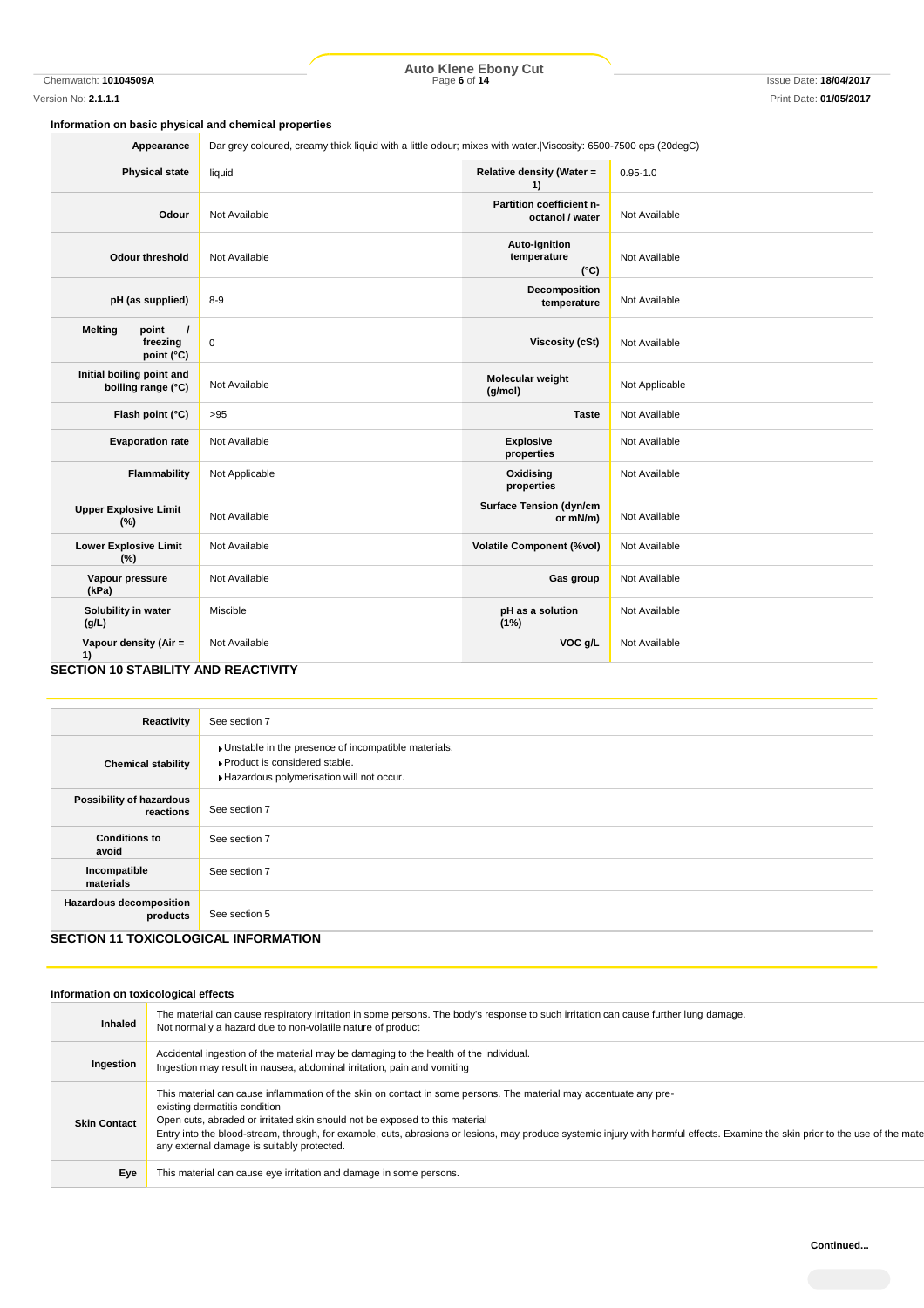Chemwatch: **10104509A** Page **7** of **14** Issue Date: **18/04/2017 Auto Klene Ebony Cut**

| Version No: <b>2.1.1.1</b>                           |                                                                   | Print Date: 01/05/2017                                                                                                                                                                                                                                                                                                                                                                                                                                                                                                                                                                                                                                                                                                   |
|------------------------------------------------------|-------------------------------------------------------------------|--------------------------------------------------------------------------------------------------------------------------------------------------------------------------------------------------------------------------------------------------------------------------------------------------------------------------------------------------------------------------------------------------------------------------------------------------------------------------------------------------------------------------------------------------------------------------------------------------------------------------------------------------------------------------------------------------------------------------|
| <b>Chronic</b>                                       |                                                                   | Long-term exposure to respiratory irritants may result in airways disease, involving difficulty breathing and related whole-body problems.<br>There has been some concern that this material can cause cancer or mutations but there is not enough data to make an assessment.<br>Substance accumulation, in the human body, may occur and may cause some concern following repeated or long-term occupational exposure.<br>Exposure to large doses of aluminium has been connected with the degenerative brain disease Alzheimer's Disease.<br>Repeated application of mildly hydrotreated oils (principally paraffinic), to mouse skin, induced skin tumours; no tumours were induced with severely hydrotreated oils. |
|                                                      | <b>TOXICITY</b>                                                   | <b>IRRITATION</b>                                                                                                                                                                                                                                                                                                                                                                                                                                                                                                                                                                                                                                                                                                        |
| <b>Auto Klene</b>                                    |                                                                   |                                                                                                                                                                                                                                                                                                                                                                                                                                                                                                                                                                                                                                                                                                                          |
| <b>Ebony Cut</b>                                     | Dermal (Rabbit) LD50: >2000 mg/kg                                 | Not Available                                                                                                                                                                                                                                                                                                                                                                                                                                                                                                                                                                                                                                                                                                            |
|                                                      | Oral (Rat) LD50: >5000 mg/kg]                                     |                                                                                                                                                                                                                                                                                                                                                                                                                                                                                                                                                                                                                                                                                                                          |
|                                                      | <b>TOXICITY</b>                                                   | <b>IRRITATION</b>                                                                                                                                                                                                                                                                                                                                                                                                                                                                                                                                                                                                                                                                                                        |
| aluminium<br>oxide                                   | $[1]$                                                             |                                                                                                                                                                                                                                                                                                                                                                                                                                                                                                                                                                                                                                                                                                                          |
|                                                      | Oral (rat) LD50: >2000 mg/kgNot Available                         |                                                                                                                                                                                                                                                                                                                                                                                                                                                                                                                                                                                                                                                                                                                          |
|                                                      | <b>TOXICITY</b>                                                   | <b>IRRITATION</b>                                                                                                                                                                                                                                                                                                                                                                                                                                                                                                                                                                                                                                                                                                        |
| white mineral<br>oil                                 |                                                                   |                                                                                                                                                                                                                                                                                                                                                                                                                                                                                                                                                                                                                                                                                                                          |
| (petroleum)                                          | Dermal (rabbit) LD50: >2000 mg/kg                                 | Not Available                                                                                                                                                                                                                                                                                                                                                                                                                                                                                                                                                                                                                                                                                                            |
|                                                      | Oral (rat) LD50: >5000 mg/kd <sup>1</sup>                         |                                                                                                                                                                                                                                                                                                                                                                                                                                                                                                                                                                                                                                                                                                                          |
|                                                      | <b>TOXICITY</b>                                                   | <b>IRRITATION</b>                                                                                                                                                                                                                                                                                                                                                                                                                                                                                                                                                                                                                                                                                                        |
| glycerol                                             | $[2]$<br>Oral (rat) LD50: 12600 mg/kgNot Available                |                                                                                                                                                                                                                                                                                                                                                                                                                                                                                                                                                                                                                                                                                                                          |
|                                                      | <b>TOXICITY</b>                                                   | <b>IRRITATION</b>                                                                                                                                                                                                                                                                                                                                                                                                                                                                                                                                                                                                                                                                                                        |
| distillates,<br>petroleum,<br>light,<br>hydrotreated | Dermal (rabbit) LD50: >2000 mg/kg<br>Oral (rat) LD50: >5000 mg/kg | Not Available                                                                                                                                                                                                                                                                                                                                                                                                                                                                                                                                                                                                                                                                                                            |
|                                                      |                                                                   |                                                                                                                                                                                                                                                                                                                                                                                                                                                                                                                                                                                                                                                                                                                          |
|                                                      | <b>TOXICITY</b>                                                   | <b>IRRITATION</b>                                                                                                                                                                                                                                                                                                                                                                                                                                                                                                                                                                                                                                                                                                        |
| castor oil                                           | Not Available                                                     | Eye (rabbit): 500 mg mild                                                                                                                                                                                                                                                                                                                                                                                                                                                                                                                                                                                                                                                                                                |
|                                                      |                                                                   | Skin (human): 50 mg/48h mild<br>Skin (rabbit): 100 mg/24h SEVERE                                                                                                                                                                                                                                                                                                                                                                                                                                                                                                                                                                                                                                                         |
|                                                      |                                                                   |                                                                                                                                                                                                                                                                                                                                                                                                                                                                                                                                                                                                                                                                                                                          |
|                                                      | <b>TOXICITY</b>                                                   | <b>IRRITATION</b>                                                                                                                                                                                                                                                                                                                                                                                                                                                                                                                                                                                                                                                                                                        |
|                                                      |                                                                   |                                                                                                                                                                                                                                                                                                                                                                                                                                                                                                                                                                                                                                                                                                                          |
|                                                      | dermal (rat) LD50: >16000 mg/kg!                                  | Eye (rabbit): 0.1 ml -                                                                                                                                                                                                                                                                                                                                                                                                                                                                                                                                                                                                                                                                                                   |
|                                                      | Oral (rat) LD50: 5560 mg/kg(calc. <sup>[2]</sup>                  | Eye (rabbit): 10 mg - mild                                                                                                                                                                                                                                                                                                                                                                                                                                                                                                                                                                                                                                                                                               |
| triethanolamine                                      |                                                                   | Eye (rabbit): 5.62 mg - SEVERE                                                                                                                                                                                                                                                                                                                                                                                                                                                                                                                                                                                                                                                                                           |
|                                                      |                                                                   | minor conjunctival irritation                                                                                                                                                                                                                                                                                                                                                                                                                                                                                                                                                                                                                                                                                            |
|                                                      |                                                                   | no irritation *                                                                                                                                                                                                                                                                                                                                                                                                                                                                                                                                                                                                                                                                                                          |
|                                                      |                                                                   | Skin (human): 15 mg/3d (int)-mild<br>Skin (rabbit): 4 h occluded                                                                                                                                                                                                                                                                                                                                                                                                                                                                                                                                                                                                                                                         |
|                                                      |                                                                   | Skin (rabbit): 560 mg/24 hr- mild                                                                                                                                                                                                                                                                                                                                                                                                                                                                                                                                                                                                                                                                                        |
|                                                      | <b>TOXICITY</b>                                                   | <b>IRRITATION</b>                                                                                                                                                                                                                                                                                                                                                                                                                                                                                                                                                                                                                                                                                                        |
|                                                      |                                                                   |                                                                                                                                                                                                                                                                                                                                                                                                                                                                                                                                                                                                                                                                                                                          |
| water                                                |                                                                   |                                                                                                                                                                                                                                                                                                                                                                                                                                                                                                                                                                                                                                                                                                                          |
|                                                      | Not Available                                                     | Not Available                                                                                                                                                                                                                                                                                                                                                                                                                                                                                                                                                                                                                                                                                                            |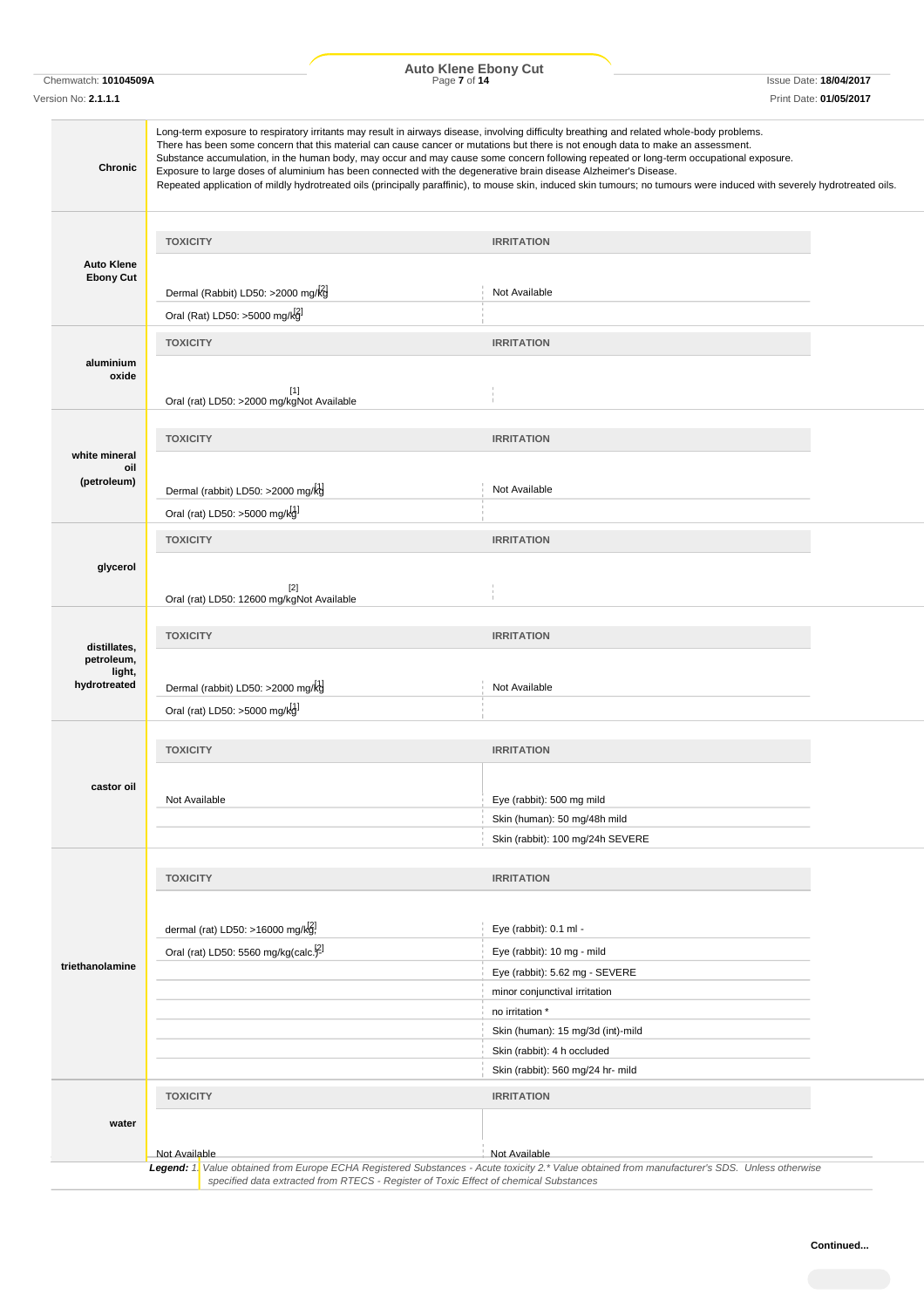|                                                                                                          | <b>Auto Klene Ebony Cut</b>                                                                                                                                                                                                                                                                                                                                                                                                                                                                                                                                                                                                                                                                                                                                                                                                                                                                                                                                                                                                                                                                                                                                                                                                                                                                                                                                                                                                                                                                                                                                                                                                                                                                                                                                                                                                                                                                                                                                                                                                                                                                                                                                                                                                                                                                                                                                                                                                                                                                                                                                                                                                                                                                                                                                                                                                                                                                                                                                                                                                                                                                                                                                                                                                                                                                                                                                                     |                                                         |
|----------------------------------------------------------------------------------------------------------|---------------------------------------------------------------------------------------------------------------------------------------------------------------------------------------------------------------------------------------------------------------------------------------------------------------------------------------------------------------------------------------------------------------------------------------------------------------------------------------------------------------------------------------------------------------------------------------------------------------------------------------------------------------------------------------------------------------------------------------------------------------------------------------------------------------------------------------------------------------------------------------------------------------------------------------------------------------------------------------------------------------------------------------------------------------------------------------------------------------------------------------------------------------------------------------------------------------------------------------------------------------------------------------------------------------------------------------------------------------------------------------------------------------------------------------------------------------------------------------------------------------------------------------------------------------------------------------------------------------------------------------------------------------------------------------------------------------------------------------------------------------------------------------------------------------------------------------------------------------------------------------------------------------------------------------------------------------------------------------------------------------------------------------------------------------------------------------------------------------------------------------------------------------------------------------------------------------------------------------------------------------------------------------------------------------------------------------------------------------------------------------------------------------------------------------------------------------------------------------------------------------------------------------------------------------------------------------------------------------------------------------------------------------------------------------------------------------------------------------------------------------------------------------------------------------------------------------------------------------------------------------------------------------------------------------------------------------------------------------------------------------------------------------------------------------------------------------------------------------------------------------------------------------------------------------------------------------------------------------------------------------------------------------------------------------------------------------------------------------------------------|---------------------------------------------------------|
| Chemwatch: 10104509A<br>Version No: 2.1.1.1                                                              | Page 8 of 14                                                                                                                                                                                                                                                                                                                                                                                                                                                                                                                                                                                                                                                                                                                                                                                                                                                                                                                                                                                                                                                                                                                                                                                                                                                                                                                                                                                                                                                                                                                                                                                                                                                                                                                                                                                                                                                                                                                                                                                                                                                                                                                                                                                                                                                                                                                                                                                                                                                                                                                                                                                                                                                                                                                                                                                                                                                                                                                                                                                                                                                                                                                                                                                                                                                                                                                                                                    | <b>Issue Date: 18/04/2017</b><br>Print Date: 01/05/2017 |
| <b>WHITE MINERAL OIL</b><br>(PETROLEUM)                                                                  | The materials included in the Lubricating Base Oils category are related from both process and physical-chemical perspectives;<br>The potential toxicity of a specific distillate base oil is inversely related to the severity or extent of processing the oil has undergone, since:<br>The adverse effects of these materials are associated with undesirable components, and<br>$\bullet$<br>$\bullet$<br>The levels of the undesirable components are inversely related to the degree of processing;<br>$\bullet$<br>Distillate base oils receiving the same degree or extent of processing will have similar toxicities;<br>$\bullet$<br>The potential toxicity of residual base oils is independent of the degree of processing the oil receives.<br>$\bullet$<br>The reproductive and developmental toxicity of the distillate base oils is inversely related to the degree of processing.<br>Unrefined & mildly refined distillate base oils contain the highest levels of undesirable components, have the largest variation of hydrocarbon<br>molecules and have shown the highest potential cancer-causing and mutation-causing activities. Highly and severely refined distillate base oils<br>are produced from unrefined and mildly refined oils by removing or transforming undesirable components. In comparison to unrefined and mildly<br>refined base oils, the highly and severely refined distillate base oils have a smaller range of hydrocarbon molecules and have demonstrated very<br>low mammalian toxicity. Testing of residual oils for<br>mutation-causing and cancer-causing potential has shown negative results, supporting the belief that these materials lack biologically active<br>components or the components are largely non-bioavailable due to their molecular size.<br>Toxicity testing has consistently shown that lubricating base oils have low acute<br>toxicities. For highly and severely refined distillate base oils:<br>In animal studies, the acute, oral, semilethal dose is >5g/kg body weight and the semilethal dose by skin contact is >2g/kg body weight. The<br>semilethal concentration for inhalation is 2.18 to >4 mg/L. The materials have varied from "non-irritating" to "moderately irritating" when tested for<br>skin and eye irritation. Testing for sensitisation has been negative. The effects of repeated exposure vary by species; in animals, effects to the<br>testes and lung have been observed, as well as the formation of granulomas. In animals, these substances have not been found to cause<br>reproductive toxicity or significant increases in birth defects. They are also not considered to cause cancer, mutations or chromosome aberrations.<br>Oral (rat) TCLo: 92000 mg/kg/92D-Cont. Generally the toxicity and irritation is of low order. White oils and highly/solvent refined oils have not<br>shown the long term risk of skin cancer that follows persistent skin contamination with some other mineral oils, due in all probability to refining that<br>produces low content of both polyaromatics (PAH) and benz-alpha-pyrenes (BaP)                                                                                                                                                                                                                                     |                                                         |
| <b>GLYCEROL</b>                                                                                          | At very high concentrations, evidence predicts that glycerol may cause tremor, irritation of the skin, eyes, digestive tract and airway. Otherwise it<br>is of low toxicity. There is no significant evidence to suggest that it causes cancer, genetic, reproductive or developmental toxicity.                                                                                                                                                                                                                                                                                                                                                                                                                                                                                                                                                                                                                                                                                                                                                                                                                                                                                                                                                                                                                                                                                                                                                                                                                                                                                                                                                                                                                                                                                                                                                                                                                                                                                                                                                                                                                                                                                                                                                                                                                                                                                                                                                                                                                                                                                                                                                                                                                                                                                                                                                                                                                                                                                                                                                                                                                                                                                                                                                                                                                                                                                |                                                         |
| DISTILLATES,<br>PETROLEUM,<br>LIGHT,<br><b>HYDROTREATED</b>                                              | Kerosene may produce varying ranges of skin irritation, and a reversible eye irritation (if eyes are washed). Skin may be cracked or flaky and/or<br>leathery, with crusts and/or hair loss. It may worsen skin cancers. There may also be loss of weight, discharge from the nose, excessive<br>tiredness, and wheezing. The individual may be pale. There may be increase in the weight of body organs. There was no evidence of harm to<br>pregnancy.                                                                                                                                                                                                                                                                                                                                                                                                                                                                                                                                                                                                                                                                                                                                                                                                                                                                                                                                                                                                                                                                                                                                                                                                                                                                                                                                                                                                                                                                                                                                                                                                                                                                                                                                                                                                                                                                                                                                                                                                                                                                                                                                                                                                                                                                                                                                                                                                                                                                                                                                                                                                                                                                                                                                                                                                                                                                                                                        |                                                         |
| <b>CASTOR OIL</b>                                                                                        | The material may be irritating to the eye, with prolonged contact causing inflammation. Repeated or prolonged exposure to irritants may produce<br>conjunctivitis. The material may cause severe skin irritation after prolonged or repeated exposure and may produce on contact skin redness,<br>swelling, the production of vesicles, scaling and thickening of the skin. Repeated exposures may produce severe ulceration.<br>Some tumorigenic effects have been reported in animal studies The castor seed contains ricin, a toxic protein. Heating during the oil extraction<br>process denatures and inactivates the protein. However, harvesting castor beans may not be without risk. Allergenic compounds found on the<br>plant surface can cause permanent nerve damage, making the harvest of castor beans a human health risk. The United States Food and Drug<br>Administration (FDA) has categorized<br>castor oil as "generally recognized as safe and effective" (GRASE) for over-the-counter use as a laxative with its major site of action the small<br>intestine where it is digested into ricinoleic acid. Despite castor oil being widely used to start labor in pregnant women, to date there is not enough<br>research to show whether it is effective to ripen the cervix or induce labour Due to its foul taste a heavy dose of castor oil was formerly used as a<br>humiliating punishment for children and<br>adults. Victims of this treatment did sometimes die, as the dehydrating effects of the oil-induced diarrhea; however, even those victims who<br>survived had to bear the humiliation of the laxative effects resulting from excessive consumption of the oil.                                                                                                                                                                                                                                                                                                                                                                                                                                                                                                                                                                                                                                                                                                                                                                                                                                                                                                                                                                                                                                                                                                                                                                                                                                                                                                                                                                                                                                                                                                                                                                                                                                                                         |                                                         |
| <b>TRIETHANOLAMINE</b>                                                                                   | The following information refers to contact allergens as a group and may not be specific to this product.<br>Contact allergies quickly manifest themselves as contact eczema, more rarely as urticaria or Quincke's oedema. The pathogenesis of contact<br>eczema involves a cell-mediated (T lymphocytes) immune reaction of the delayed type. Other allergic skin reactions, e.g. contact urticaria, involve<br>antibody-mediated immune reactions. The significance of the contact allergen is not simply determined by its sensitisation potential: the<br>distribution of the substance and the opportunities<br>for contact with it are equally important. A weakly sensitising substance which is widely distributed can be a more important allergen than one with<br>stronger sensitising potential with which few individuals come into contact. From a clinical point of view, substances are noteworthy if they<br>produce an allergic test reaction in more than 1% of the persons tested.<br>Overexposure to most of these materials may cause adverse health effects.<br>Many amine-based compounds can cause release of histamines, which, in turn, can trigger allergic and other physiological effects, including<br>constriction of the bronchi or asthma and inflammation of the cavity of the nose. Whole-body symptoms include headache, nausea, faintness,<br>anxiety, a decrease in blood pressure, rapid heartbeat, itching, reddening of the skin, urticaria (hives) and swelling of the face, which are usually<br>transient.<br>There are generally four routes of possible or potential exposure: inhalation, skin contact, eye contact, and swallowing.<br>Inhalation: Inhaling vapours may result in moderate to severe irritation of the tissues of the nose and throat and can irritate the lungs. Higher<br>concentrations of certain amines can produce severe respiratory irritation, characterized by discharge from the nose, coughing, difficulty in<br>breathing and chest pain. Chronic<br>exposure via inhalation may cause headache, nausea, vomiting, drowsiness, sore throat, inflammation of the bronchi and lungs, and possible<br>lung damage. The material may produce severe irritation to the eye causing pronounced inflammation. Repeated or prolonged exposure to<br>irritants may produce conjunctivitis.<br>The material may cause skin irritation after prolonged or repeated exposure and may produce on contact skin redness, swelling, the production of<br>vesicles, scaling and thickening of the skin.<br>Studies done show that triethanolamine is of low toxicity following high dose exposure by swallowing, skin contact or inhalation. It has not been<br>shown to cause cancer, genetic defects, reproductive or developmental toxicity.<br>NOTE: Substance has been shown to be mutagenic in at least one assay, or belongs to a family of chemicals producing damage or change to<br>cellular DNA. Lachrymation, diarrhoea, convulsions, urinary tract changes, changes in bladder weight, changes in testicular weight, changes in<br>thymus weight, changes in liver weight, dermatitis after systemic exposure, kidney, ureter, bladder tumours recorded. Equivocal tumourigen by<br>RTECS criteria. Dermal rabbit value quoted above is for occluded patch in male or female animals * Union Carbide |                                                         |
| <b>ALUMINIUM OXIDE &amp;</b><br><b>DISTILLATES,</b><br>PETROLEUM,<br>LIGHT,<br><b>HYDROTREATED &amp;</b> | No significant acute toxicological data identified in literature search.                                                                                                                                                                                                                                                                                                                                                                                                                                                                                                                                                                                                                                                                                                                                                                                                                                                                                                                                                                                                                                                                                                                                                                                                                                                                                                                                                                                                                                                                                                                                                                                                                                                                                                                                                                                                                                                                                                                                                                                                                                                                                                                                                                                                                                                                                                                                                                                                                                                                                                                                                                                                                                                                                                                                                                                                                                                                                                                                                                                                                                                                                                                                                                                                                                                                                                        |                                                         |
| <b>WATER</b><br><b>WHITE MINERAL OIL</b>                                                                 | The substance is classified by IARC as Group 3:                                                                                                                                                                                                                                                                                                                                                                                                                                                                                                                                                                                                                                                                                                                                                                                                                                                                                                                                                                                                                                                                                                                                                                                                                                                                                                                                                                                                                                                                                                                                                                                                                                                                                                                                                                                                                                                                                                                                                                                                                                                                                                                                                                                                                                                                                                                                                                                                                                                                                                                                                                                                                                                                                                                                                                                                                                                                                                                                                                                                                                                                                                                                                                                                                                                                                                                                 |                                                         |
| (PETROLEUM) &<br><b>TRIETHANOLAMINE</b>                                                                  | <b>NOT</b> classifiable as to its carcinogenicity to humans.<br>Evidence of carcinogenicity may be inadequate or limited in animal testing.                                                                                                                                                                                                                                                                                                                                                                                                                                                                                                                                                                                                                                                                                                                                                                                                                                                                                                                                                                                                                                                                                                                                                                                                                                                                                                                                                                                                                                                                                                                                                                                                                                                                                                                                                                                                                                                                                                                                                                                                                                                                                                                                                                                                                                                                                                                                                                                                                                                                                                                                                                                                                                                                                                                                                                                                                                                                                                                                                                                                                                                                                                                                                                                                                                     |                                                         |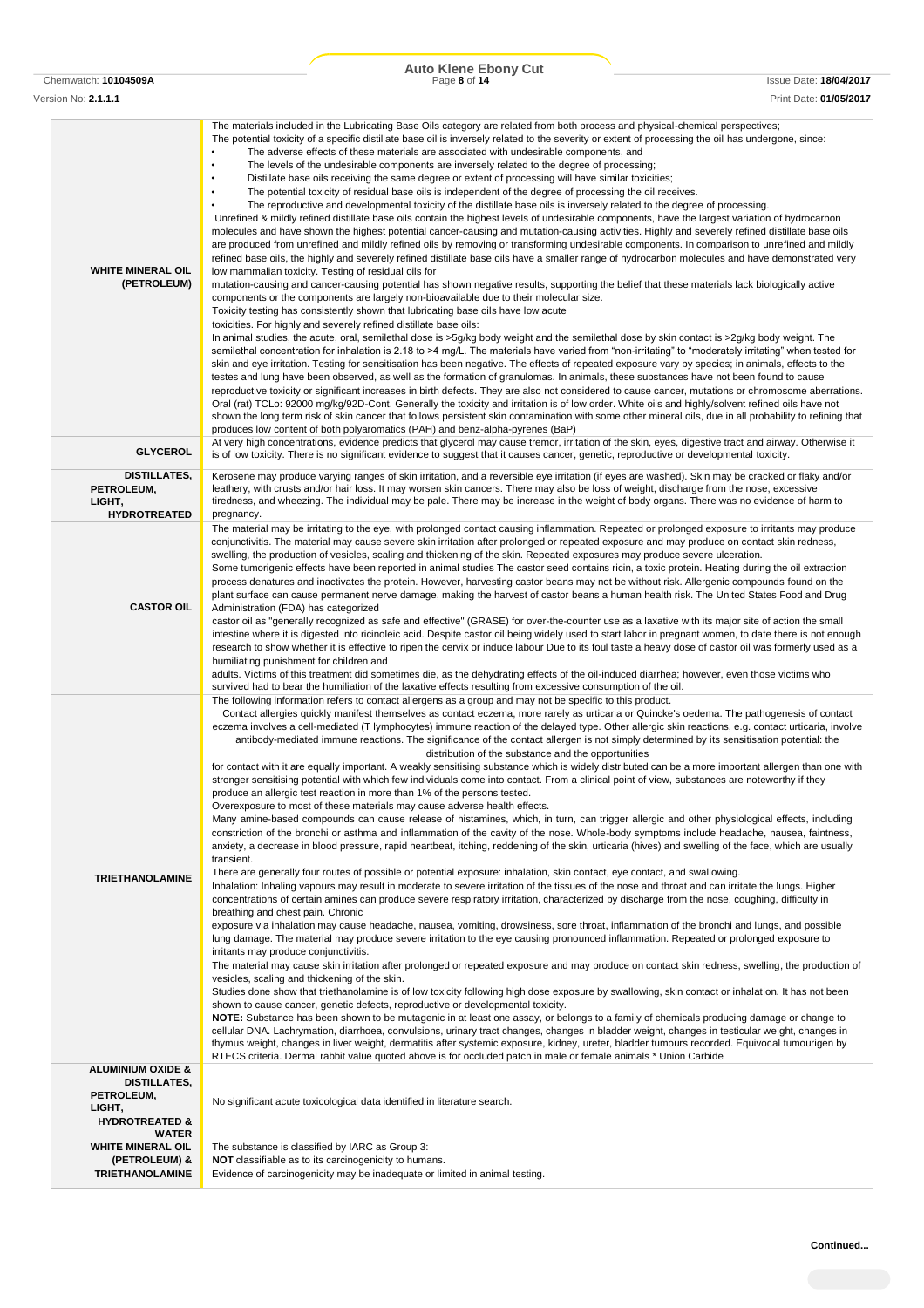# Chemwatch: **10104509A** Page **9** of **14** Issue Date: **18/04/2017 Auto Klene Ebony Cut**

Version No: **2.1.1.1** Print Date: **01/05/2017**

| <b>GLYCEROL &amp;</b><br><b>TRIETHANOLAMINE</b> | Asthma-like symptoms may continue for months or even years after exposure to the material ends. This may be due to a non-allergic condition<br>for diagnosing RADS include the absence of previous airways disease in a non-atopic individual, with sudden onset of persistent asthma-like<br>symptoms within minutes to hours of a documented exposure to the irritant. Other criteria for diagnosis of RADS include a reversible airflow<br>pattern on lung function tests, moderate to severe bronchial hyperreactivity on methacholine challenge testing, and the lack of minimal<br>lymphocytic inflammation, without eosinophilia. RADS (or asthma) following an irritating inhalation is an infrequent disorder with rates related to<br>the concentration of and duration of exposure to the irritating substance. On the other hand, industrial bronchitis is a disorder that occurs as a<br>result of exposure due to high concentrations of irritating substance (often particles) and is completely reversible after exposure ceases. The<br>disorder is characterized by difficulty breathing, cough and mucus production. |                                 | known as reactive airways dysfunction syndrome (RADS) which can occur after exposure to high levels of highly irritating compound. Main criteria                                                         |
|-------------------------------------------------|-----------------------------------------------------------------------------------------------------------------------------------------------------------------------------------------------------------------------------------------------------------------------------------------------------------------------------------------------------------------------------------------------------------------------------------------------------------------------------------------------------------------------------------------------------------------------------------------------------------------------------------------------------------------------------------------------------------------------------------------------------------------------------------------------------------------------------------------------------------------------------------------------------------------------------------------------------------------------------------------------------------------------------------------------------------------------------------------------------------------------------------------|---------------------------------|----------------------------------------------------------------------------------------------------------------------------------------------------------------------------------------------------------|
| <b>Acute Toxicity</b>                           | ×                                                                                                                                                                                                                                                                                                                                                                                                                                                                                                                                                                                                                                                                                                                                                                                                                                                                                                                                                                                                                                                                                                                                       | Carcinogenicity                 |                                                                                                                                                                                                          |
| <b>Skin Irritation/Corrosion</b>                |                                                                                                                                                                                                                                                                                                                                                                                                                                                                                                                                                                                                                                                                                                                                                                                                                                                                                                                                                                                                                                                                                                                                         | Reproductivity                  | Q                                                                                                                                                                                                        |
| <b>Serious Eye</b><br>Damage/Irritation         |                                                                                                                                                                                                                                                                                                                                                                                                                                                                                                                                                                                                                                                                                                                                                                                                                                                                                                                                                                                                                                                                                                                                         | <b>STOT - Single Exposure</b>   |                                                                                                                                                                                                          |
| <b>Respiratory or Skin</b><br>sensitisation     | ര                                                                                                                                                                                                                                                                                                                                                                                                                                                                                                                                                                                                                                                                                                                                                                                                                                                                                                                                                                                                                                                                                                                                       | <b>STOT - Repeated Exposure</b> |                                                                                                                                                                                                          |
| <b>Mutagenicity</b>                             | $\scriptstyle\sim$                                                                                                                                                                                                                                                                                                                                                                                                                                                                                                                                                                                                                                                                                                                                                                                                                                                                                                                                                                                                                                                                                                                      | <b>Aspiration Hazard</b>        | N                                                                                                                                                                                                        |
|                                                 |                                                                                                                                                                                                                                                                                                                                                                                                                                                                                                                                                                                                                                                                                                                                                                                                                                                                                                                                                                                                                                                                                                                                         | Legend:                         | $\blacktriangleright$ – Data available but does not fill the criteria for classification<br>$\blacktriangleright$ - Data available to make classification<br>- Data Not Available to make classification |

## **SECTION 12 ECOLOGICAL INFORMATION**

| Toxicity                         |                              |                                                           |                                                  |                |                |
|----------------------------------|------------------------------|-----------------------------------------------------------|--------------------------------------------------|----------------|----------------|
| Auto Klene Ebony Cut             | <b>ENDPOINT</b><br>NotNotNot | <b>TEST DURATION (HR)</b><br>Not ApplicableNot Applicable | <b>SPECIES</b><br>ApplicableApplicableApplicable | VALUE          | SOURCE         |
|                                  | <b>ENDPOINT</b>              | <b>TEST DURATION (HR)</b>                                 | <b>SPECIES</b>                                   | VALUE          | <b>SOURCE</b>  |
| aluminium oxide                  | <b>LC50</b>                  | 96                                                        | Fish                                             | $0.0029$ ng/L  | $\overline{2}$ |
|                                  | EC50                         | 48                                                        | Crustacea                                        | 0.7364mg/L     | $\overline{2}$ |
|                                  | EC50                         | 96                                                        | Algae or other aquatic plants                    | $0.0054$ mg/L  | $\sqrt{2}$     |
|                                  | EC50                         | 168                                                       | Crustacea                                        | $0.0076$ ng/L  | $\sqrt{2}$     |
|                                  | <b>NOEC</b>                  | 72                                                        | Algae or other aquatic plants                    | $>=0.004$ mg/L | $\sqrt{2}$     |
| white mineral oil<br>(petroleum) | <b>ENDPOINT</b>              | <b>TEST DURATION (HR)</b>                                 | <b>SPECIES</b>                                   | VALUE          | <b>SOURCE</b>  |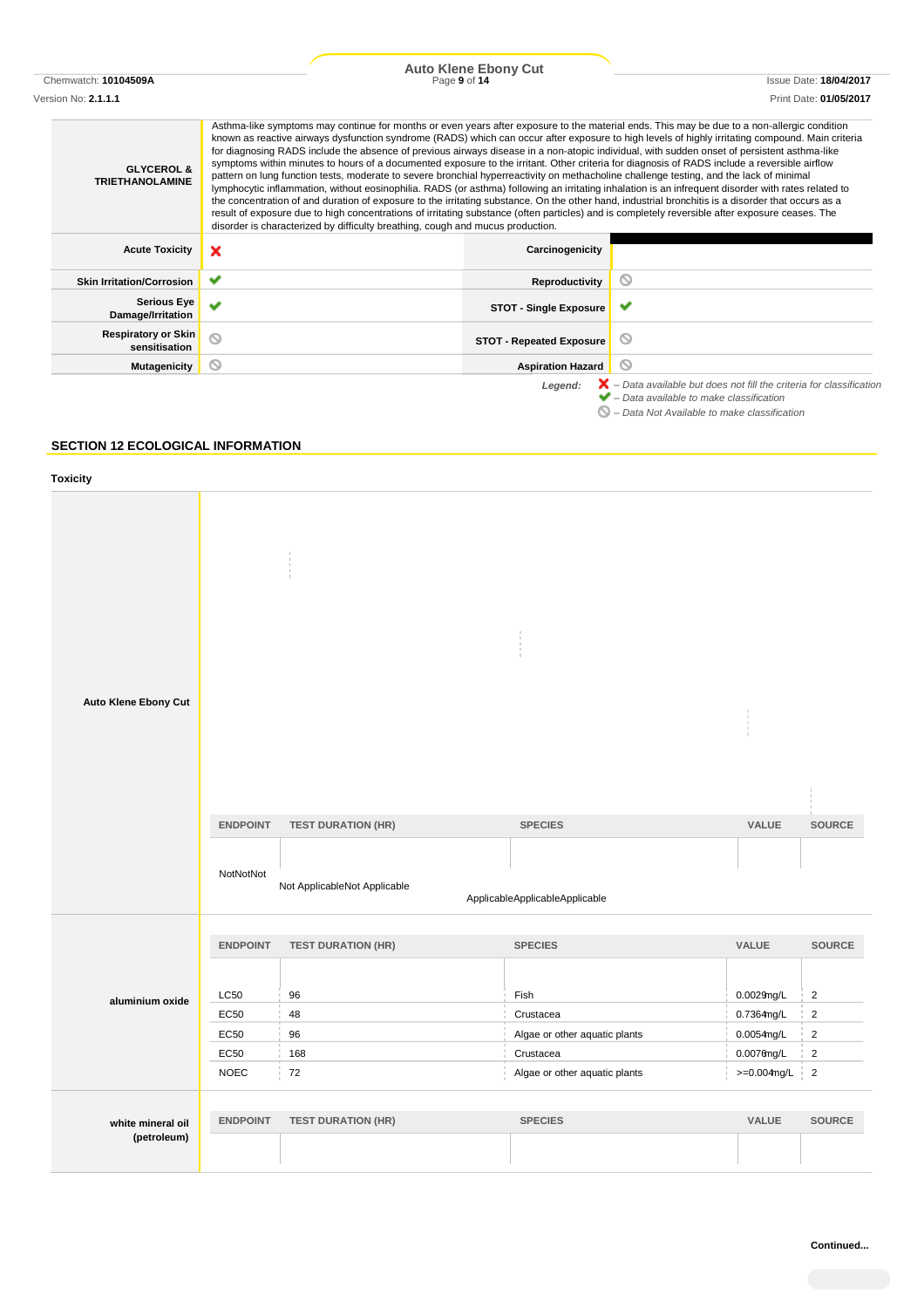|                                                |                              |                                                                | Auto Klene Ebony Cut<br>Page 10 of 14            |                         | <b>Issue Date: 18/04/2017</b>      |
|------------------------------------------------|------------------------------|----------------------------------------------------------------|--------------------------------------------------|-------------------------|------------------------------------|
| Chemwatch: 10104509A<br>Version No: 2.1.1.1    |                              |                                                                |                                                  |                         | Print Date: 01/05/2017             |
|                                                | NotNotNot                    | Not ApplicableNot Applicable<br>ApplicableApplicableApplicable |                                                  |                         |                                    |
|                                                | <b>ENDPOINT</b>              | <b>TEST DURATION (HR)</b>                                      | <b>SPECIES</b>                                   | VALUE                   | SOURCE                             |
| glycerol                                       |                              |                                                                |                                                  |                         |                                    |
|                                                | LC50                         | 96                                                             | Fish                                             | $>1$ 1mg/L              | $\overline{2}$                     |
|                                                | EC50                         | 96                                                             | Algae or other aquatic plants                    | 77712.039ng/L           | $\mathbf{3}$                       |
|                                                | EC0                          | 24                                                             | Crustacea                                        | >500mg/L                | $\overline{1}$                     |
|                                                | <b>ENDPOINT</b>              | <b>TEST DURATION (HR)</b>                                      | <b>SPECIES</b>                                   | VALUE                   | <b>SOURCE</b>                      |
| distillates, petroleum,<br>light, hydrotreated |                              |                                                                |                                                  |                         |                                    |
|                                                | LC50<br><b>NOEC</b>          | 96<br>3072                                                     | Fish<br>Fish                                     | $2.2$ mg/L<br>$=1$ mg/L | $\frac{1}{2}$ 4<br>$\frac{1}{2}$ 1 |
| castor oil                                     |                              |                                                                |                                                  |                         |                                    |
|                                                | <b>ENDPOINT</b><br>NotNotNot | <b>TEST DURATION (HR)</b><br>Not ApplicableNot Applicable      | <b>SPECIES</b><br>ApplicableApplicableApplicable | <b>VALUE</b>            | SOURCE                             |
|                                                |                              |                                                                |                                                  |                         |                                    |
|                                                | <b>ENDPOINT</b>              | <b>TEST DURATION (HR)</b>                                      | <b>SPECIES</b>                                   | VALUE                   | SOURCE                             |
|                                                |                              |                                                                | Fish                                             | 11800mg/L 4             |                                    |
| triethanolamine                                | LC50                         | 96                                                             |                                                  |                         |                                    |
|                                                |                              |                                                                |                                                  |                         | $\overline{1}$                     |
|                                                | EC50                         | 96                                                             | Algae or other aquatic plants                    | 169mg/L                 | $\overline{1}$                     |
|                                                | EC10<br><b>NOEC</b>          | 96<br>504                                                      | Algae or other aquatic plants<br>Crustacea       | 7.1mg/L<br>16mg/L       | $\overline{1}$                     |
|                                                |                              |                                                                |                                                  |                         |                                    |
| water                                          | <b>ENDPOINT</b>              | <b>TEST DURATION (HR)</b>                                      | <b>SPECIES</b>                                   | VALUE                   | <b>SOURCE</b>                      |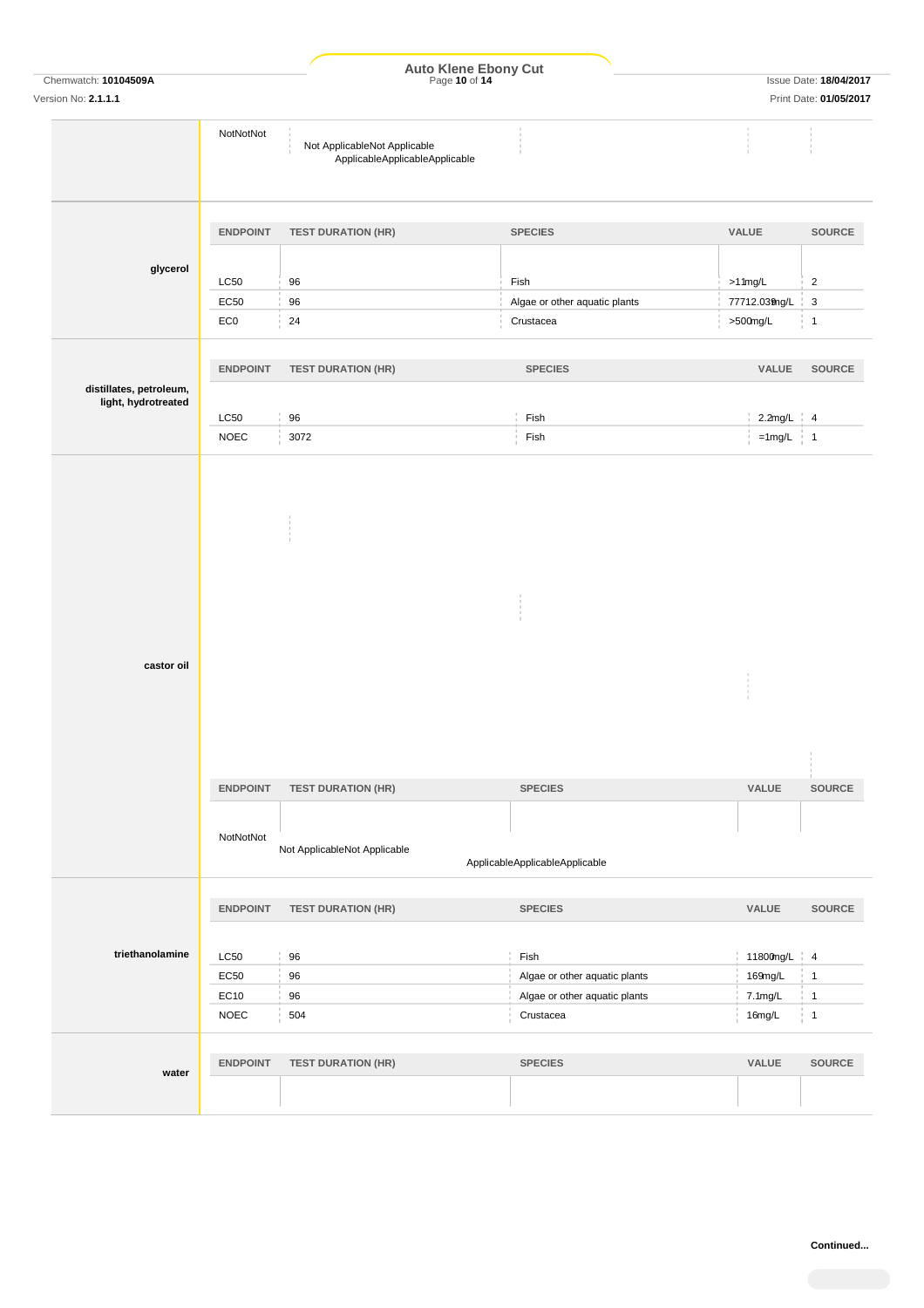# Chemwatch: **10104509A** Page **11** of **14** Issue Date: **18/04/2017 Auto Klene Ebony Cut**

| Version No: <b>2.1.1.1</b> |  | 105/2017<br>Pri<br>-- |
|----------------------------|--|-----------------------|
|                            |  |                       |
|                            |  |                       |

|         | NotNotNot<br>Not ApplicableNot Applicable<br>ApplicableApplicableApplicable                                                                   |
|---------|-----------------------------------------------------------------------------------------------------------------------------------------------|
| Leaend: | Extracted from 1. IUCLID Toxicity Data 2. Europe ECHA Registered Substances - Ecotoxicological Information - Aquatic Toxicity 3. EPIWIN Suite |
| V3.12   |                                                                                                                                               |
|         | (QSAR) - Aquatic Toxicity Data (Estimated) 4. US EPA, Ecotox database - Aquatic Toxicity Data 5. ECETOC Aquatic Hazard Assessment Data 6.     |
|         | NITE (Japan) - Bioconcentration Data 7. METI (Japan) - Bioconcentration Data 8. Vendor Data                                                   |

#### **for lubricating oil base stocks:**

**Vapor Pressure** Vapor pressures of lubricating base oils are reported to be negligible. In one study, the experimentally measured vapour pressure of a solvent-dewaxed heavy paraffinic distillate base oil was 1.7 x 10exp-4 Pa . Since base oils are mixtures of C15 to C50 paraffinic, naphthenic, and aromatic hydrocarbon isomers, representative components of those structures were selected to calculate a range of vapor pressures. The estimated vapor pressure values for these selected components of base oils ranged from 4.5 x 10exp-1 Pa to 2 x 10exp-13Pa. Based on Dalton's Law the expected total vapour pressure for base oils would fall well below minimum levels (10exp-5 Pa) of recommended experimental procedures.

Partition Coefficient (log Kow): In mixtures such as the base oils, the percent distribution of the hydrocarbon groups (i.e., paraffins, naphthenes, and aromatics) and the carbon chain lengths determines in-part the partitioning characteristics of the mixture. Generally, hydrocarbon chains with fewer carbon atoms tend to have lower partition coefficients than those with higher carbon numbers .However, due to their complex composition, unequivocal determination of the log Kow of these hydrocarbon mixtures cannot be made. For Glycerol: Log Kow: -2.66 to -2.47, Atmospheric Fate: Glycerol is broken down in the air by hydroxyl radicals the half-life for this process is 6.8 hours. However, only a negligible amount of the substance will move to the atmospheric compartment. Terrestrial Fate: Only a negligible amount of glycerol will move into the soil compartment, if released into the environment. Aquatic Fate: Glycerol is considered to be readily biodegradable in the aquatic environment. Pre-adapted microorganisms can break glycerol down rapidly in oxygenated/low oxygen waters. The substance is not expected to react with water. When released to water, 100% of the substance will remain in the water compartment - only negligible amounts will be distributed to sediment.

Drinking Water Standards: hydrocarbon total: 10 ug/l (UK

max.). For Aluminium and its Compunds and Salts:

Environmental Fate - As an element, aluminium cannot be degraded in the environment, but may undergo various precipitation or ligand exchange reactions. Aluminium in compounds has only one oxidation state (+3), and would not undergo oxidation-reduction reactions under environmental conditions. Aluminium can be complexed by various ligands present in the environment (e.g., fulvic and humic acids). The solubility of aluminium in the environment will depend on the ligands present and the pH. Atmospheric Fate: Air Quality Standards: none available.

Aquatic Fate: The hydrated aluminium ion undergoes hydrolysis. The speciation of aluminium in water is pH

dependent. **DO NOT** discharge into sewer or waterways.

#### **Persistence and degradability**

| Ingredient                                     | Persistence: Water/Soil | <b>Persistence: Air</b> |  |
|------------------------------------------------|-------------------------|-------------------------|--|
| glycerol                                       | LOW                     | LOW                     |  |
| triethanolamine                                | LOW                     | LOW                     |  |
| water                                          | LOW                     | LOW                     |  |
| <b>Bioaccumulative potential</b>               |                         |                         |  |
| Ingredient                                     | <b>Bioaccumulation</b>  |                         |  |
| glycerol                                       | LOW (LogKOW = $-1.76$ ) |                         |  |
| distillates, petroleum, light,<br>hydrotreated | LOW (BCF = $159$ )      |                         |  |
| triethanolamine                                | LOW (BCF = $3.9$ )      |                         |  |
| water                                          | LOW (LogKOW = $-1.38$ ) |                         |  |
| <b>Mobility in soil</b>                        |                         |                         |  |
| Ingredient                                     | <b>Mobility</b>         |                         |  |
| glycerol                                       | $HIGH (KOC = 1)$        |                         |  |
| triethanolamine                                | LOW ( $KOC = 10$ )      |                         |  |
| water                                          | LOW ( $KOC = 14.3$ )    |                         |  |
| <b>SECTION 13 DISPOSAL CONSIDERATIONS</b>      |                         |                         |  |

**Waste treatment methods**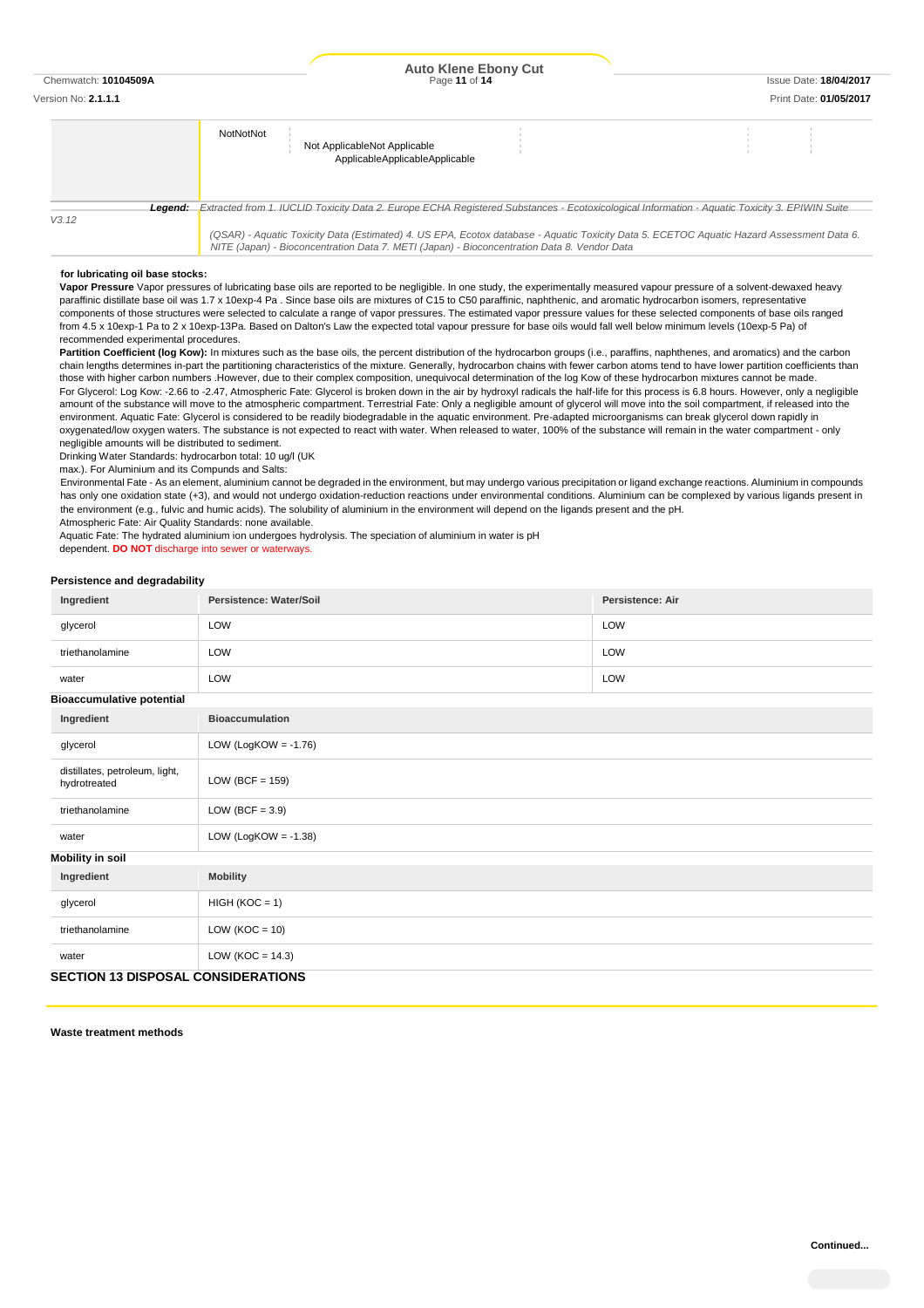Version No: **2.1.1.1** Print Date: **01/05/2017**

Chemwatch: **10104509A** Page **12** of **14** Issue Date: **18/04/2017 Auto Klene Ebony Cut**

| <b>Product / Packaging</b><br>disposal |
|----------------------------------------|

### **SECTION 14 TRANSPORT INFORMATION**

| <b>Labels Required</b>                                                          |                |  |
|---------------------------------------------------------------------------------|----------------|--|
| <b>Marine Pollutant</b>                                                         | NO.            |  |
| <b>HAZCHEM</b>                                                                  | Not Applicable |  |
| Land transport (ADG): NOT REGULATED FOR TRANSPORT OF DANGEROUS GOODS            |                |  |
| Air transport (ICAO-IATA / DGR): NOT REGULATED FOR TRANSPORT OF DANGEROUS GOODS |                |  |

**Sea transport (IMDG-Code / GGVSee): NOT REGULATED FOR TRANSPORT OF DANGEROUS GOODS**

**Transport in bulk according to Annex II of MARPOL and the IBC code** Not Applicable

## **SECTION 15 REGULATORY INFORMATION**

**Safety, health and environmental regulations / legislation specific for the substance or mixture**

**ALUMINIUM OXIDE(1344-28-1.) IS FOUND ON THE FOLLOWING REGULATORY LISTS**

Australia Exposure Standards Australia Inventory of Chemical Substances (AICS)

**WHITE MINERAL OIL (PETROLEUM)(8042-47-5) IS FOUND ON THE FOLLOWING REGULATORY LISTS**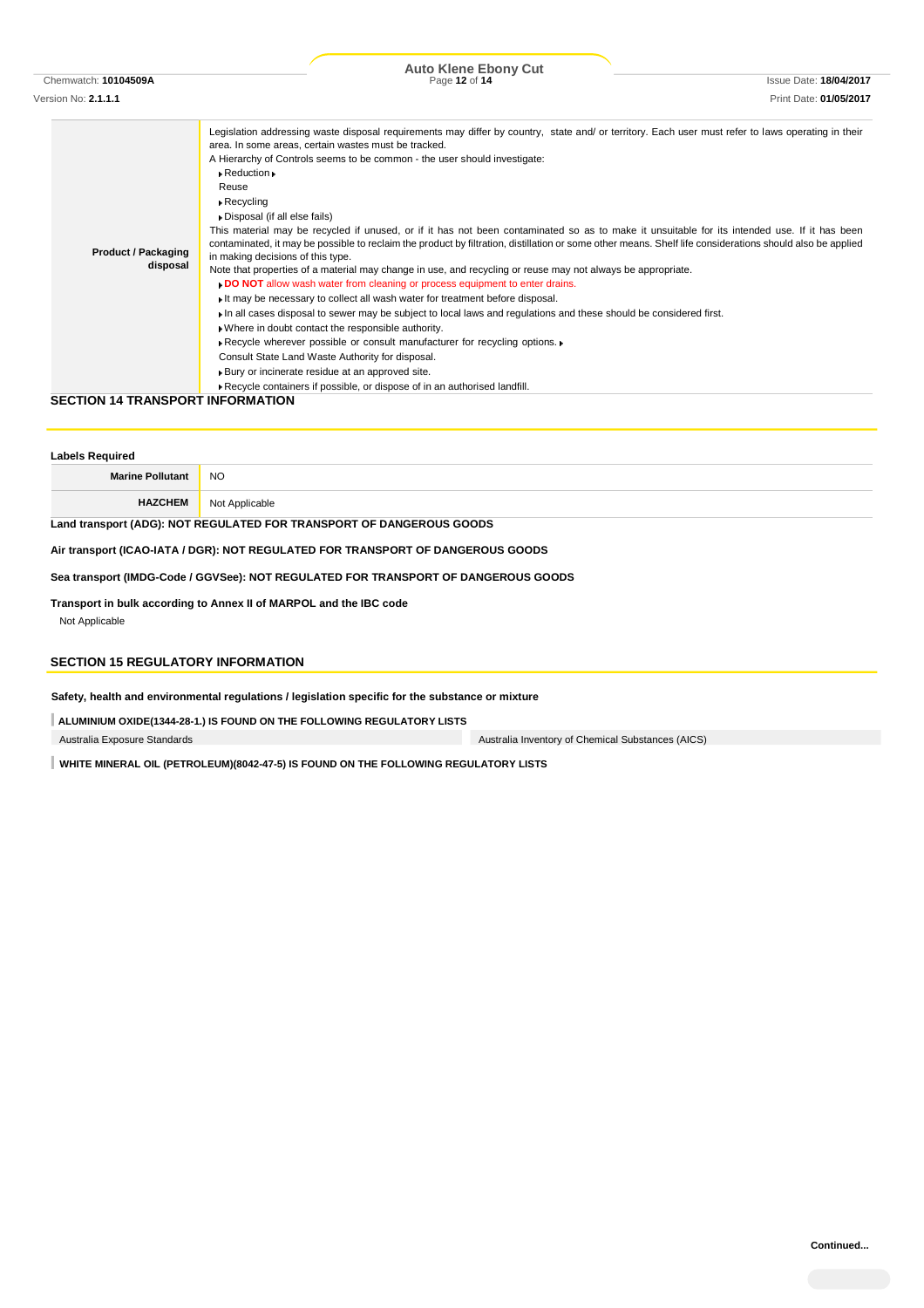| Chemwatch: 10104509A                                                                               | Page 13 of 14<br><b>Auto Klene Ebony Cut</b> |                                                   | <b>Issue Date: 18/04/2017</b>                                                      |
|----------------------------------------------------------------------------------------------------|----------------------------------------------|---------------------------------------------------|------------------------------------------------------------------------------------|
|                                                                                                    |                                              |                                                   |                                                                                    |
| Version No: 2.1.1.1                                                                                |                                              |                                                   | Print Date: 01/05/2017                                                             |
|                                                                                                    |                                              |                                                   |                                                                                    |
| Australia Exposure Standards                                                                       |                                              | Australia Inventory of Chemical Substances (AICS) |                                                                                    |
| Australia Hazardous Substances Information System - Consolidated Lists                             |                                              | Monographs                                        | International Agency for Research on Cancer (IARC) - Agents Classified by the IARC |
| GLYCEROL(56-81-5) IS FOUND ON THE FOLLOWING REGULATORY LISTS                                       |                                              |                                                   |                                                                                    |
| Australia Exposure Standards                                                                       |                                              | Australia Inventory of Chemical Substances (AICS) |                                                                                    |
| DISTILLATES, PETROLEUM, LIGHT, HYDROTREATED(64742-47-8) IS FOUND ON THE FOLLOWING REGULATORY LISTS |                                              |                                                   |                                                                                    |
| Australia Exposure Standards                                                                       |                                              | Australia Inventory of Chemical Substances (AICS) |                                                                                    |
| Australia Hazardous Substances Information System - Consolidated Lists                             |                                              | Monographs                                        | International Agency for Research on Cancer (IARC) - Agents Classified by the IARC |
| CASTOR OIL(8001-79-4) IS FOUND ON THE FOLLOWING REGULATORY LISTS                                   |                                              |                                                   |                                                                                    |
| Australia Inventory of Chemical Substances (AICS)                                                  |                                              |                                                   |                                                                                    |
| TRIETHANOLAMINE(102-71-6) IS FOUND ON THE FOLLOWING REGULATORY LISTS                               |                                              |                                                   |                                                                                    |
| Australia Exposure Standards                                                                       |                                              | Australia Inventory of Chemical Substances (AICS) |                                                                                    |
| Australia Hazardous Substances Information System - Consolidated Lists                             |                                              | Monographs                                        | International Agency for Research on Cancer (IARC) - Agents Classified by the IARC |

#### **WATER(7732-18-5) IS FOUND ON THE FOLLOWING REGULATORY LISTS**

| Australia Inventory of Chemical Substances (AICS) |                                                                                                                                                                                            |  |
|---------------------------------------------------|--------------------------------------------------------------------------------------------------------------------------------------------------------------------------------------------|--|
| <b>National Inventory</b>                         | <b>Status</b>                                                                                                                                                                              |  |
| Australia - AICS                                  | Y                                                                                                                                                                                          |  |
| Canada - DSL                                      | Y                                                                                                                                                                                          |  |
| Canada - NDSL                                     | N (glycerol; triethanolamine; water; distillates, petroleum, light, hydrotreated; aluminium oxide; castor oil; white mineral oil (petroleum))                                              |  |
| China - IECSC                                     | Y                                                                                                                                                                                          |  |
| Europe - EINEC / ELINCS /<br><b>NLP</b>           | Y                                                                                                                                                                                          |  |
| Japan - ENCS                                      | N (glycerol; triethanolamine; water; distillates, petroleum, light, hydrotreated; aluminium oxide; castor oil; white mineral oil (petroleum))                                              |  |
| Korea - KECI                                      | Y                                                                                                                                                                                          |  |
| New Zealand - NZIoC                               | Y                                                                                                                                                                                          |  |
| Philippines - PICCS                               | Y                                                                                                                                                                                          |  |
| <b>USA - TSCA</b>                                 | Y                                                                                                                                                                                          |  |
| Legend:<br>-------                                | $Y = All$ ingredients are on the inventory<br>N = Not determined or one or more ingredients are not on the inventory and are not exempt from listing(see specific ingredients in brackets) |  |

#### **SECTION 16 OTHER INFORMATION**

#### **Other information**

#### **Ingredients with multiple cas numbers**

| <b>Name</b> | CAS No                                                                                              |
|-------------|-----------------------------------------------------------------------------------------------------|
| glycerol    | 56-81-5, 29796-42-7, 30049-52-6, 37228-54-9, 75398-78-6, 78630-16-7, 8013-25-0                      |
| castor oil  | 8001-79-4, 64147-40-6, 8006-52-8, 8013-56-7, 8015-57-4, 8021-37-2, 8036-08-6, 8041-95-0, 89958-32-7 |

Classification of the preparation and its individual components has drawn on official and authoritative sources as well as independent review by the Chemwatch Classification committee using available literature references.

The SDS is a Hazard Communication tool and should be used to assist in the Risk Assessment. Many factors determine whether the reported Hazards are Risks in the workplace or other settings. Risks may be determined by reference to Exposures Scenarios. Scale of use, frequency of use and current or available engineering controls must be considered.